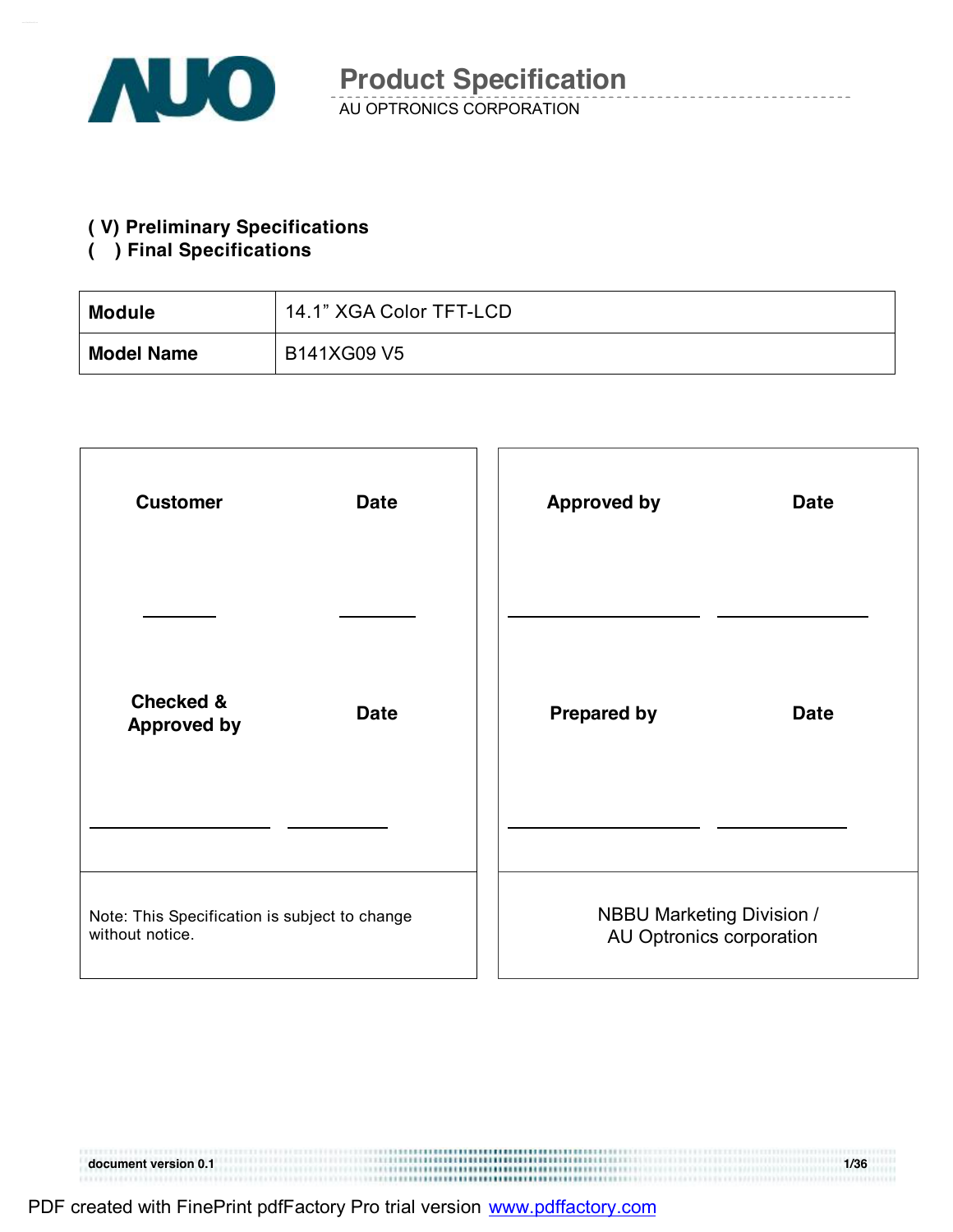

# **Contents**

,,,,,,,,,,,,,,,,,,,,,,,,,,,,,,

document version 0.1

 $2/36$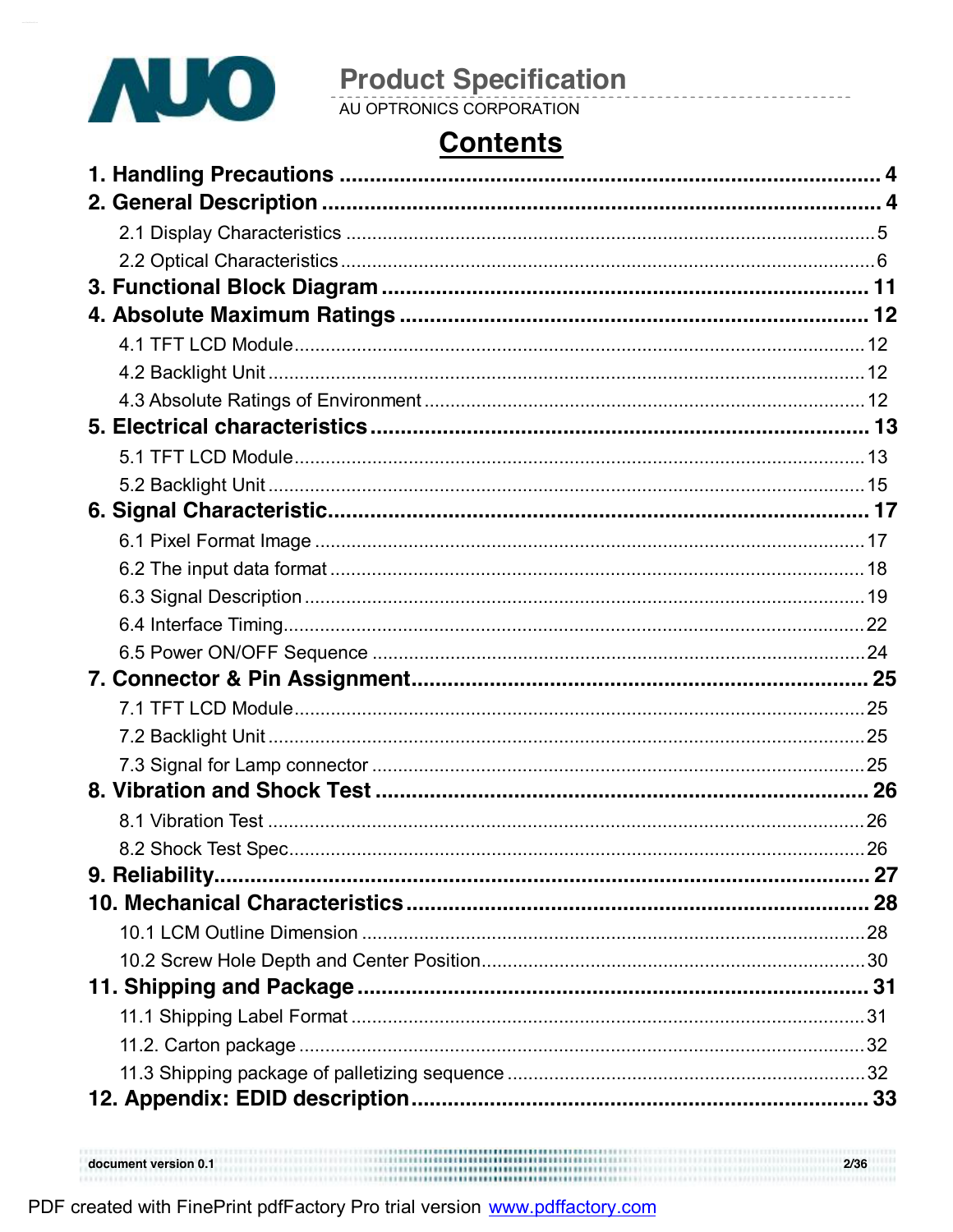

AU OPTRONICS CORPORATION

# **Record of Revision**

| Version and Date   Page |     | Old description       | <b>New Description</b> | <b>Remark</b> |
|-------------------------|-----|-----------------------|------------------------|---------------|
| 0.12007/4/2             | Ali | <b>IFirst Edition</b> |                        |               |
|                         |     |                       |                        |               |

| document version 0.1 |                                           | 3/36 |
|----------------------|-------------------------------------------|------|
|                      | ,,,,,,,,,,,,,,,,,,,,,,,,,,,,,,,,,,,,,<br> |      |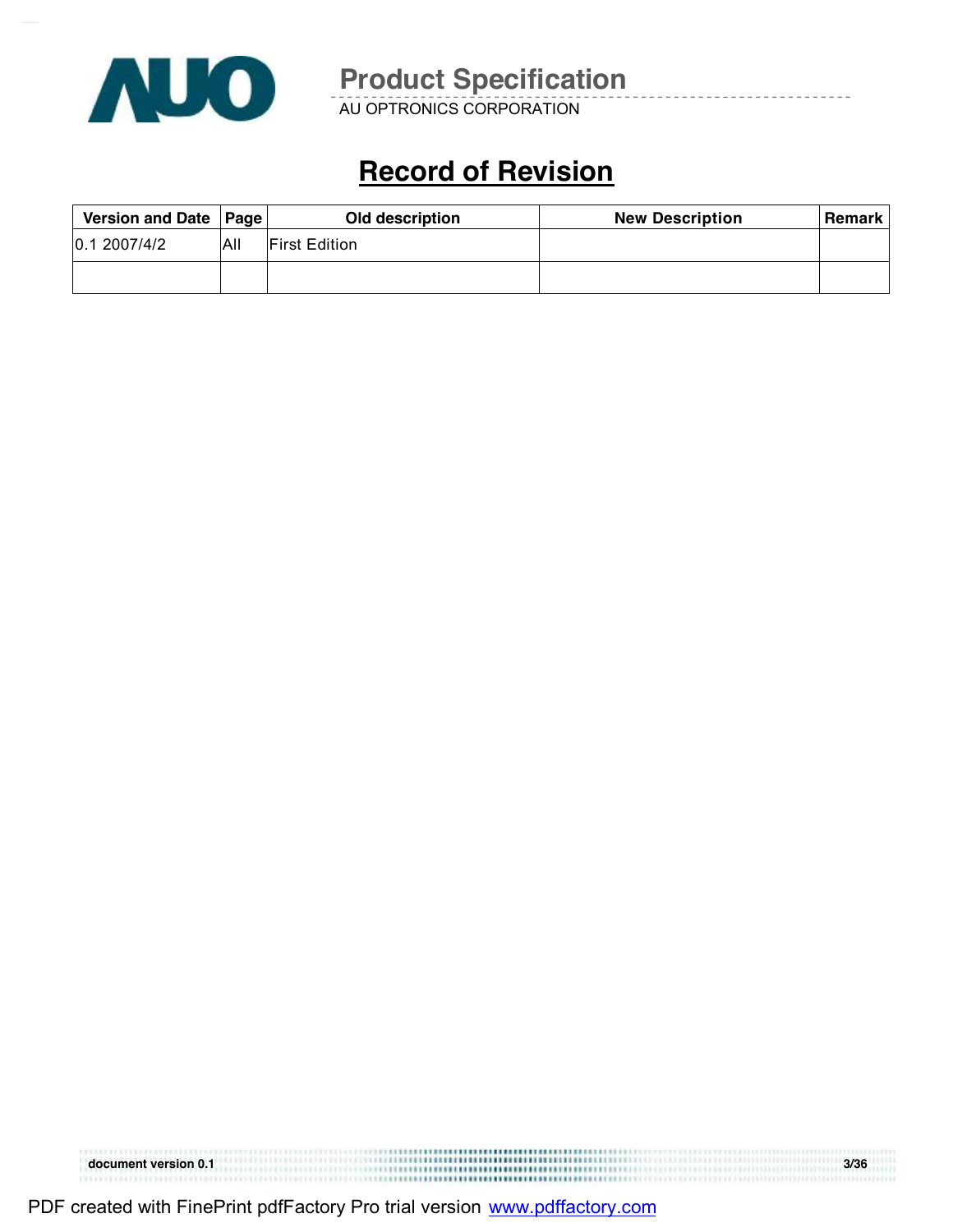

AU OPTRONICS CORPORATION

### **1. Handling Precautions**

- 1) Since front polarizer is easily damaged, pay attention not to scratch it.
- 2) Be sure to turn off power supply when inserting or disconnecting from input connector.
- 3) Wipe off water drop immediately. Long contact with water may cause discoloration or spots.
- 4) When the panel surface is soiled, wipe it with absorbent cotton or other soft cloth.
- 5) Since the panel is made of glass, it may break or crack if dropped or bumped on hard surface.
- 6) Since CMOS LSI is used in this module, take care of static electricity and insure human earth when handling.
- 7) Do not open nor modify the Module Assembly.
- 8) Do not press the reflector sheet at the back of the module to any directions.
- 9) In case if a Module has to be put back into the packing container slot after once it was taken out from the container, do not press the center of the CCFL Reflector edge. Instead, press at the far ends of the CFL Reflector edge softly. Otherwise the TFT Module may be damaged.
- 10) At the insertion or removal of the Signal Interface Connector, be sure not to rotate nor tilt the Interface Connector of the TFT Module.
- 11) After installation of the TFT Module into an enclosure (Notebook PC Bezel, for example), do not twist nor bend the TFT Module even momentary. At designing the enclosure, it should be taken into consideration that no bending/twisting forces are applied to the TFT Module from outside. Otherwise the TFT Module may be damaged.
- 12)Cold cathode fluorescent lamp in LCD contains a small amount of mercury. Please follow local ordinances or regulations for disposal.
- 13)Small amount of materials having no flammability grade is used in the LCD module. The LCD module should be supplied by power complied with requirements of Limited Power Source(, IEC60950 or UL1950), or be applied exemption.
- 14)The LCD module is designed so that the CCFL in it is supplied by Limited Current Circuit(IEC60950 or UL1950). Do not connect the CCFL in Hazardous Voltage Circuit.

### **2. General Description**

B141XG09 V5 is a Color Active Matrix Liquid Crystal Display composed of a TFT LCD panel, a driver circuit, and backlight system. The screen format is intended to support the XGA (1024(H)

**document version 0.1 4/36**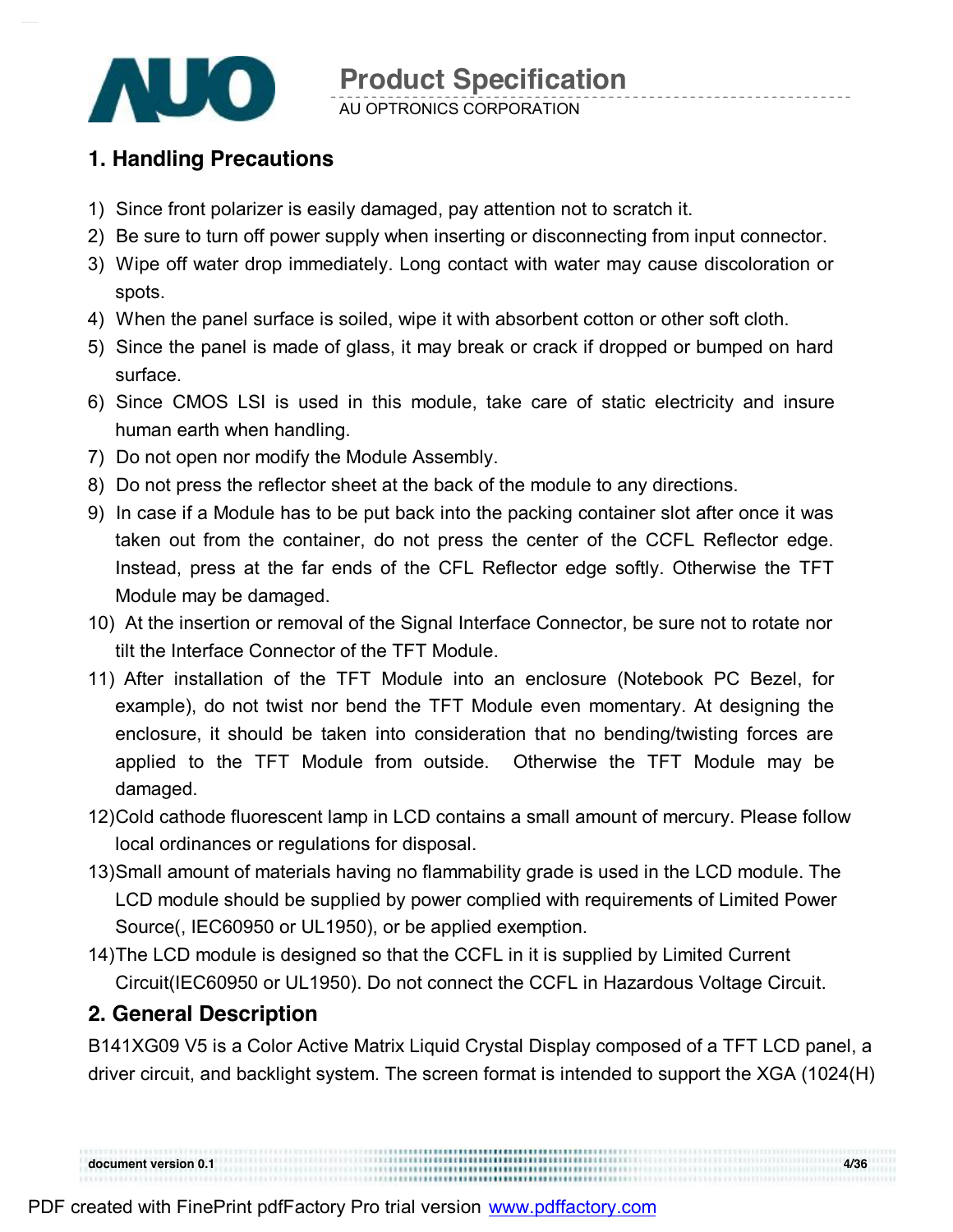

AU OPTRONICS CORPORATION

x 768(V)) screen and 262k colors. All input signals are LVDS interface compatible. Inverter of backlight is not included.

B141XG09 V5 is designed for a display unit of notebook style personal computer and industrial machine.

### **2.1 General Specification**

The following items are characteristics summary on the table at 25 ℃ condition:

| <b>Items</b>                                                     | <b>Unit</b>                                                              | <b>Specifications</b>                                                       |
|------------------------------------------------------------------|--------------------------------------------------------------------------|-----------------------------------------------------------------------------|
| <b>Screen Diagonal</b>                                           | [mm]                                                                     | 357.0 (14.1")                                                               |
| <b>Active Area</b>                                               | [mm]                                                                     | 285.7(H) X 214.3(V)                                                         |
| Pixels H x V                                                     |                                                                          | 1024 x 3(RGB) x 768                                                         |
| <b>Pixel Pitch</b>                                               | [mm]                                                                     | $0.279 \times 0.279$                                                        |
| <b>Pixel Arrangement</b>                                         |                                                                          | R.G.B. Vertical Stripe                                                      |
| <b>Display Mode</b>                                              |                                                                          | Normally White                                                              |
| White Luminance (IccrL=6.0mA)<br>Note: IccFL is lamp current     | $\lceil cd/m^2 \rceil$                                                   | 200 typ. (5 points average)<br>170 min. (5 points average)<br>(Note1)       |
| <b>Luminance Uniformity</b>                                      |                                                                          | 1.25 (5 points)                                                             |
| <b>Contrast Ratio</b>                                            |                                                                          | 400 typ.<br>300 min.                                                        |
| <b>Optical Rise Time/Fall Time</b>                               | [msec]                                                                   | 10/15 typ.                                                                  |
| Nominal Input Voltage VDD                                        | [Volt]                                                                   | $+3.3$ typ.                                                                 |
| <b>Power Consumption</b>                                         | [Watt]                                                                   | 4.92 max.(without inverter)                                                 |
| Weight                                                           | [Grams]                                                                  | 413 typ<br>433 max.                                                         |
| <b>Physical Size</b>                                             | [mm]                                                                     | 299.0 typ. x 228.0 typ. x 5.5 max                                           |
| <b>Electrical Interface</b>                                      |                                                                          | 1-channel LVDS                                                              |
| <b>Surface Treatment</b>                                         |                                                                          | Anti-Glare, Anti-reflection (Nitto Denko<br>ARC150T), Hardness 3H, Haze 25% |
| <b>Support Color</b>                                             |                                                                          | Native 262K colors (RGB 6-bit data<br>driver)                               |
| <b>Temperature Range</b><br>Operating<br>Storage (Non-Operating) | $\lceil{^{\circ}C}\rceil$<br>$\mathop{\rm l\mskip -3.5mu\rm C}\nolimits$ | 0 to $+50$<br>$-20$ to $+60$                                                |
| <b>RoHS Compliance</b>                                           |                                                                          | RoHS Compliance                                                             |

**document version 0.1** 5/36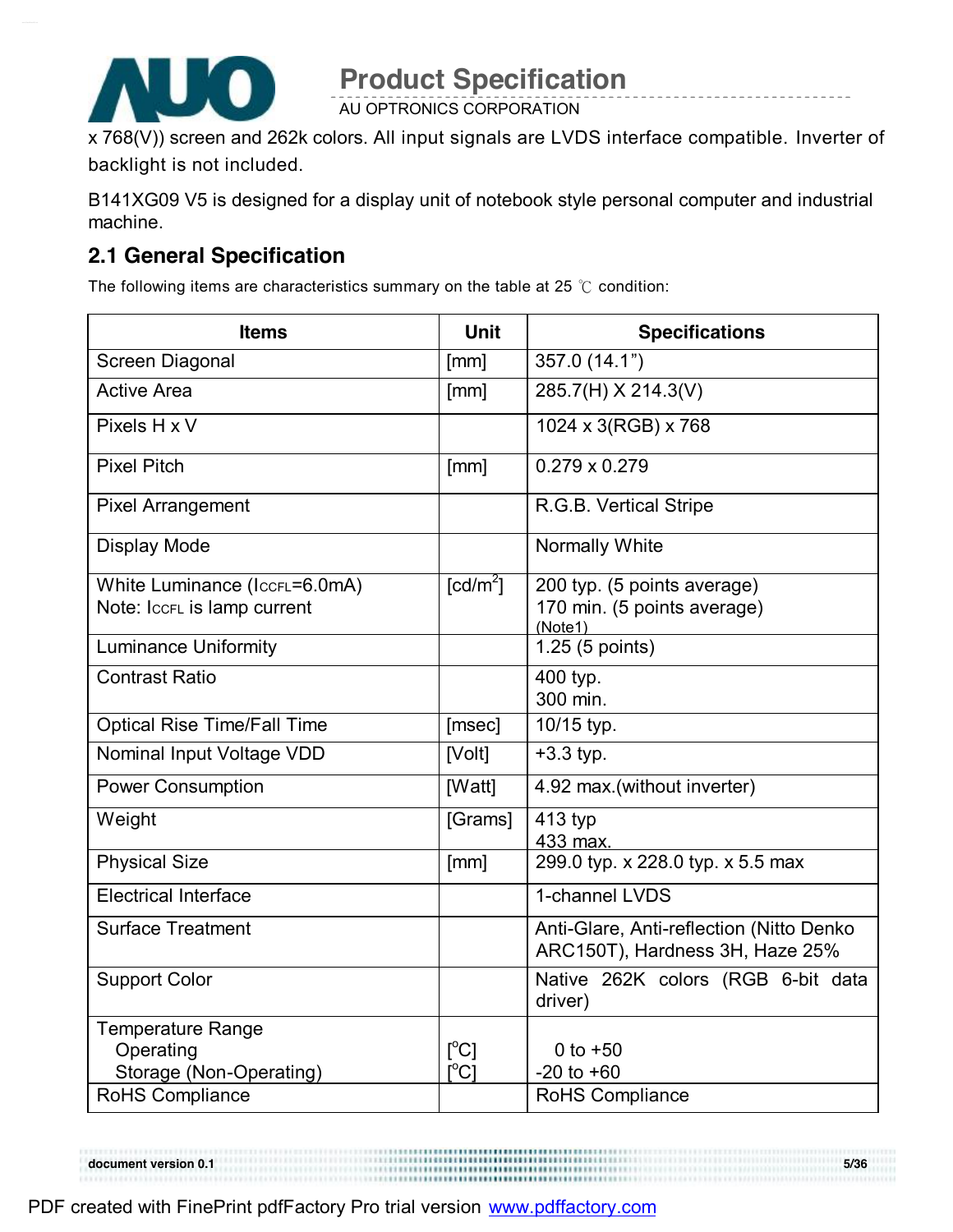

AU OPTRONICS CORPORATION

#### **2.2 Optical Characteristics**

The optical characteristics are measured under stable conditions at 25℃ (Room Temperature):

| Item                                  | Unit                           | <b>Conditions</b>     |                    | Min.  | Typ.  | Max.  | <b>Note</b>    |
|---------------------------------------|--------------------------------|-----------------------|--------------------|-------|-------|-------|----------------|
| <b>White Luminance</b><br>IccFL=6.0mA | $\lceil \frac{cd}{m^2} \rceil$ | 5 points average      |                    | 170   | 200   |       | 1, 4, 5.       |
| <b>Viewing Angle</b>                  | [degree]                       | Horizontal            | (Right)            |       | 42    |       | 8              |
|                                       | [degree]                       | $CR = 10$             | (Left)             |       | 42    |       |                |
|                                       | [degree]                       | Vertical<br>$CR = 10$ | (Upper)<br>(Lower) |       | 20    |       |                |
|                                       | [degree]                       |                       |                    |       | 40    |       |                |
| <b>Luminance Uniformity</b>           |                                | 5 Points              |                    |       |       | 1.25  | $\mathbf 1$    |
| <b>Luminance Uniformity</b>           |                                | 13 Points             |                    |       |       | 1.6   | $\overline{2}$ |
| <b>CR: Contrast Ratio</b>             |                                |                       |                    | 300   | 400   |       | 6              |
| Cross talk                            | $\%$                           |                       |                    |       |       | 4     | $\overline{7}$ |
| Response Time                         | [msec]                         | Rising                |                    |       | 10    | 15    | 8              |
|                                       | [msec]                         | Falling               |                    |       | 15    | 20    |                |
|                                       | [msec]                         | Rising + Falling      |                    |       | 25    | 35    |                |
| Color / Chromaticity                  |                                | Red x                 |                    | 0.550 | 0.580 | 0.610 | 2,8            |
| Coordinates<br>(CIE 1931)             |                                | Red y                 |                    | 0.310 | 0.340 | 0.370 |                |
|                                       |                                | Green x               |                    | 0.280 | 0.310 | 0.340 |                |
|                                       |                                | Green y               |                    | 0.520 | 0.550 | 0.580 |                |
|                                       |                                | Blue x                |                    | 0.120 | 0.150 | 0.180 |                |
|                                       |                                | Blue y                |                    | 0.100 | 0.130 | 0.160 |                |
|                                       |                                | White x               |                    | 0.285 | 0.313 | 0.341 |                |
|                                       |                                | White y               |                    | 0.309 | 0.329 | 0.349 |                |

**document version 0.1** 6/36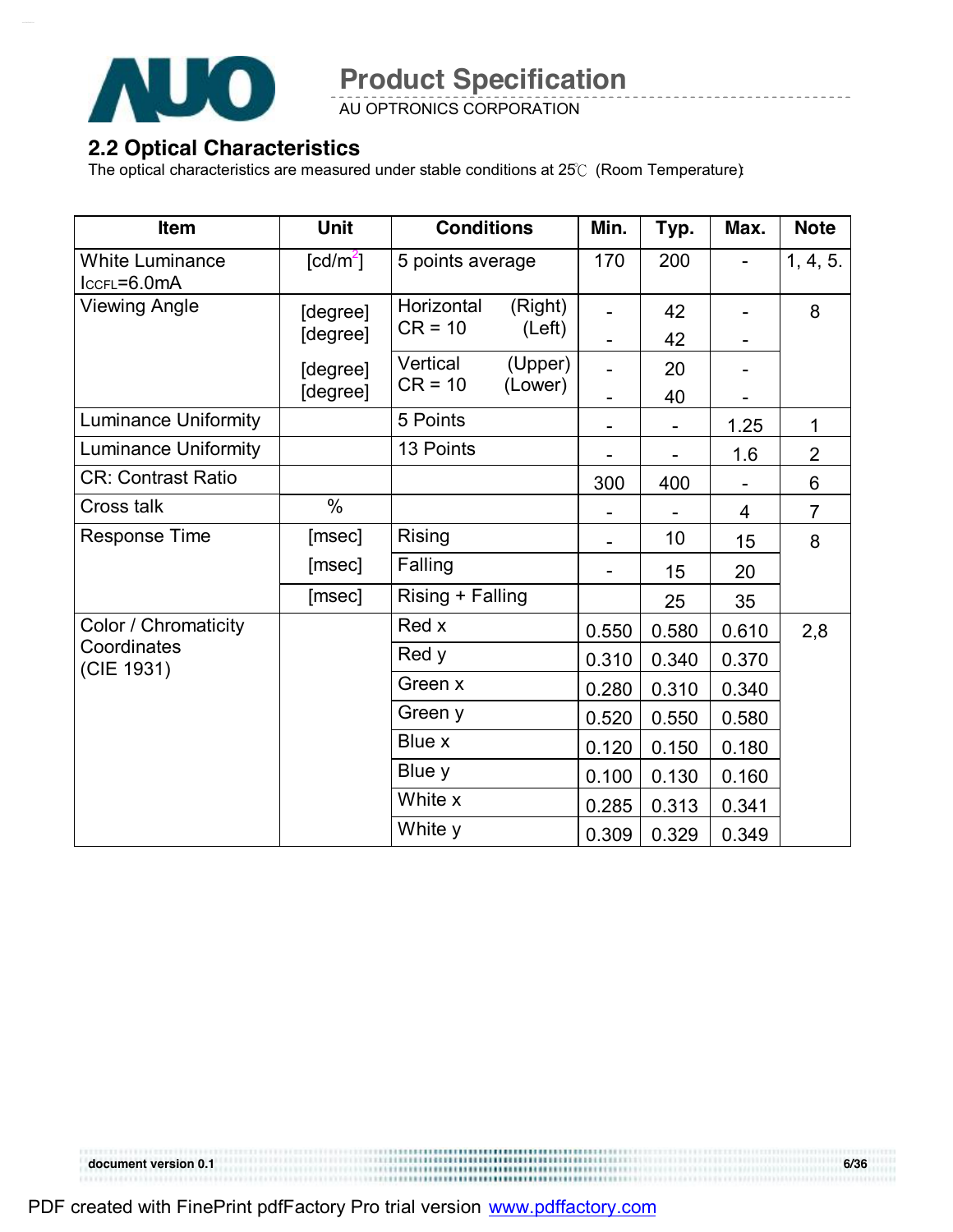

AU OPTRONICS CORPORATION

Note 1: 5 points position (Display area : 285.7mm x 214.3mm)







Note 3: The luminance uniformity of 5 and 13 points is defined by dividing the maximum luminance values by the minimum test point luminance



Note 4: Measurement method

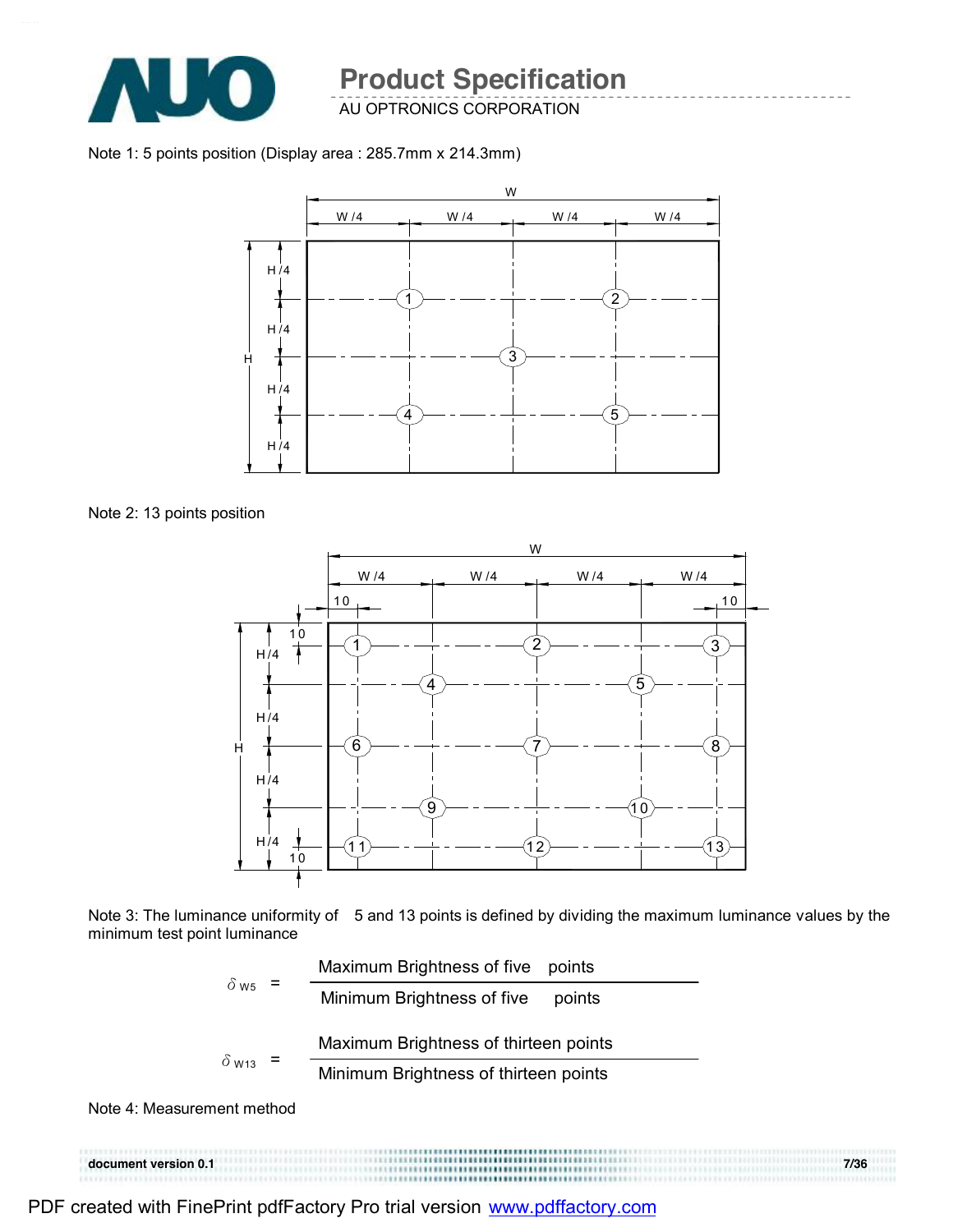

AU OPTRONICS CORPORATION

The LCD module should be stabilized at given temperature for 30 minutes to avoid abrupt temperature change during measuring. In order to stabilize the luminance, the measurement should be executed after lighting Backlight for 30 minutes in a stable, windless and dark room.



Note  $5:$  Definition of Average Luminance of White  $(Y_L)$ :

Measure the luminance of gray level 63 at 5 points,  $Y_L = [L (1) + L (2) + L (3) + L (4) + L (5)] / 5$ 

L (x) is corresponding to the luminance of the point X at Figure in Note (1).

Note 6: Definition of contrast ratio:

Contrast ratio is calculated with the following formula.

Contrast ratio (CR)= Brightness on the "White" state Brightness on the "Black" state

Note 7: Definition of Cross Talk (CT)

 $CT = |Y_B - Y_A| / Y_A \times 100$  (%)

**Where** 

 $Y_A$  = Luminance of measured location without gray level 0 pattern (cd/m2)

**document version 0.1 8/36**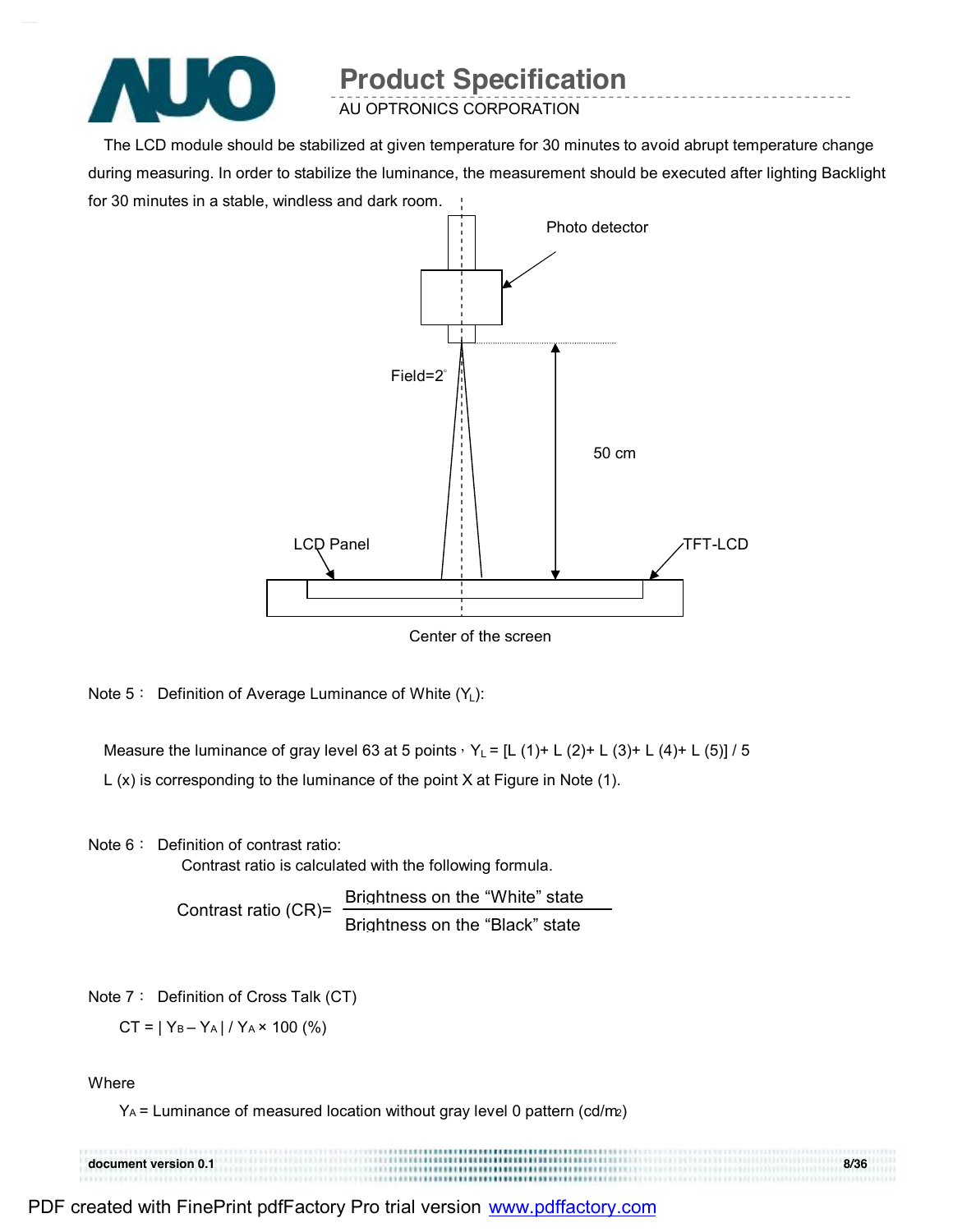

AU OPTRONICS CORPORATION

 $Y_B$  = Luminance of measured location with gray level 0 pattern (cd/m2)



Note 8: Definition of response time:

The output signals of BM-7 or equivalent are measured when the input signals are changed from "Black" to "White" (falling time) and from "White" to "Black" (rising time), respectively. The response time interval between the 10% and 90% of amplitudes. Refer to figure as below.



| PDF created with FinePrint pdfFactory Pro trial version www.pdffactory.com |  |
|----------------------------------------------------------------------------|--|
|                                                                            |  |

**document version 0.1 9/36**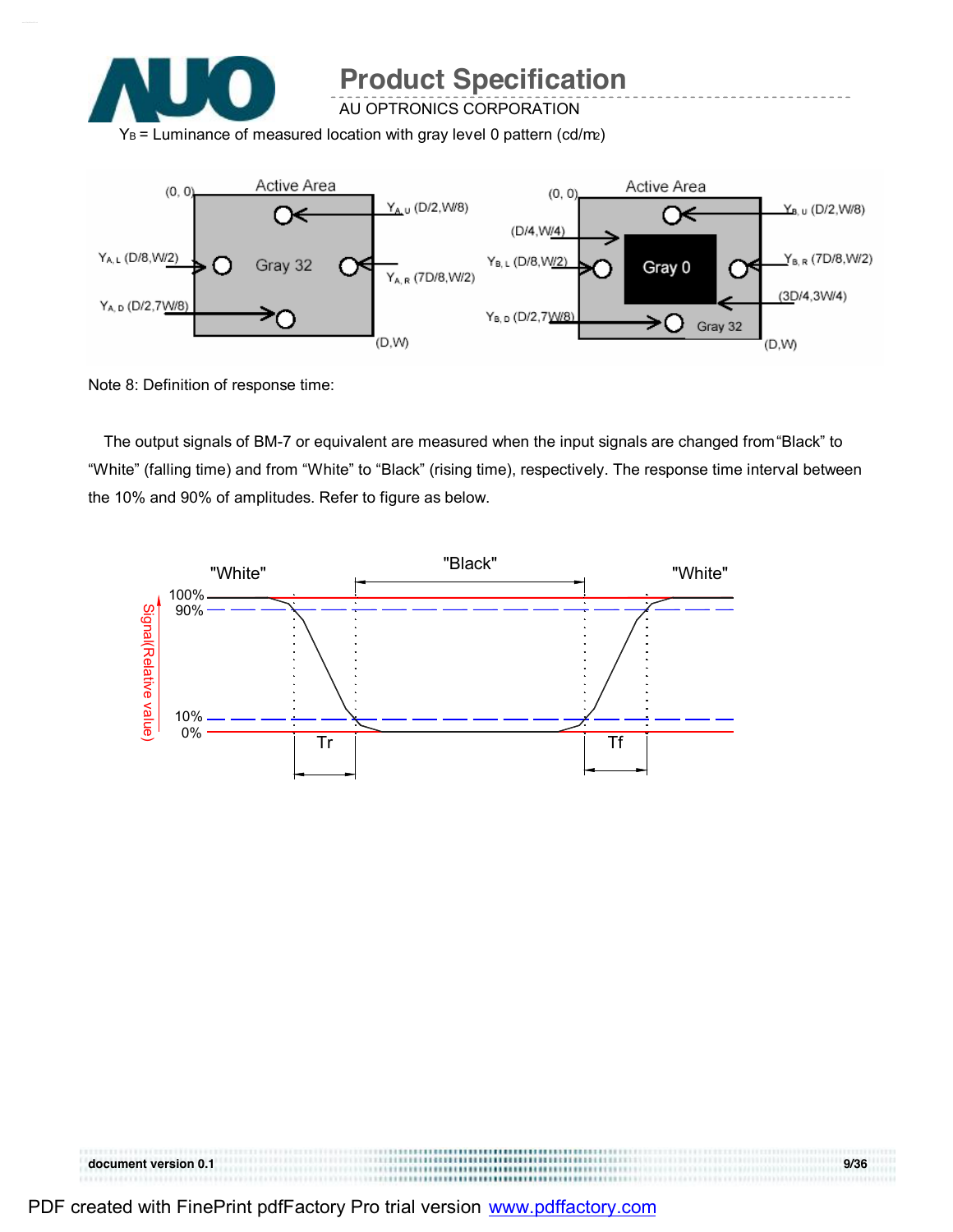

Note 8. Definition of viewing angle

Viewing angle is the measurement of contrast ratio  $\geq$  10, at the screen center, over a 180° horizontal and 180° vertical range (off-normal viewing angles). The 180° viewing angle range is broken down as follows; 90° (θ) horizontal left and right and 90° (Φ) vertical, high (up) and low (down). The measurement direction is typically perpendicular to the display surface with the screen rotated about its center to develop the desired measurement viewing angle.



**document version 0.1 10/36**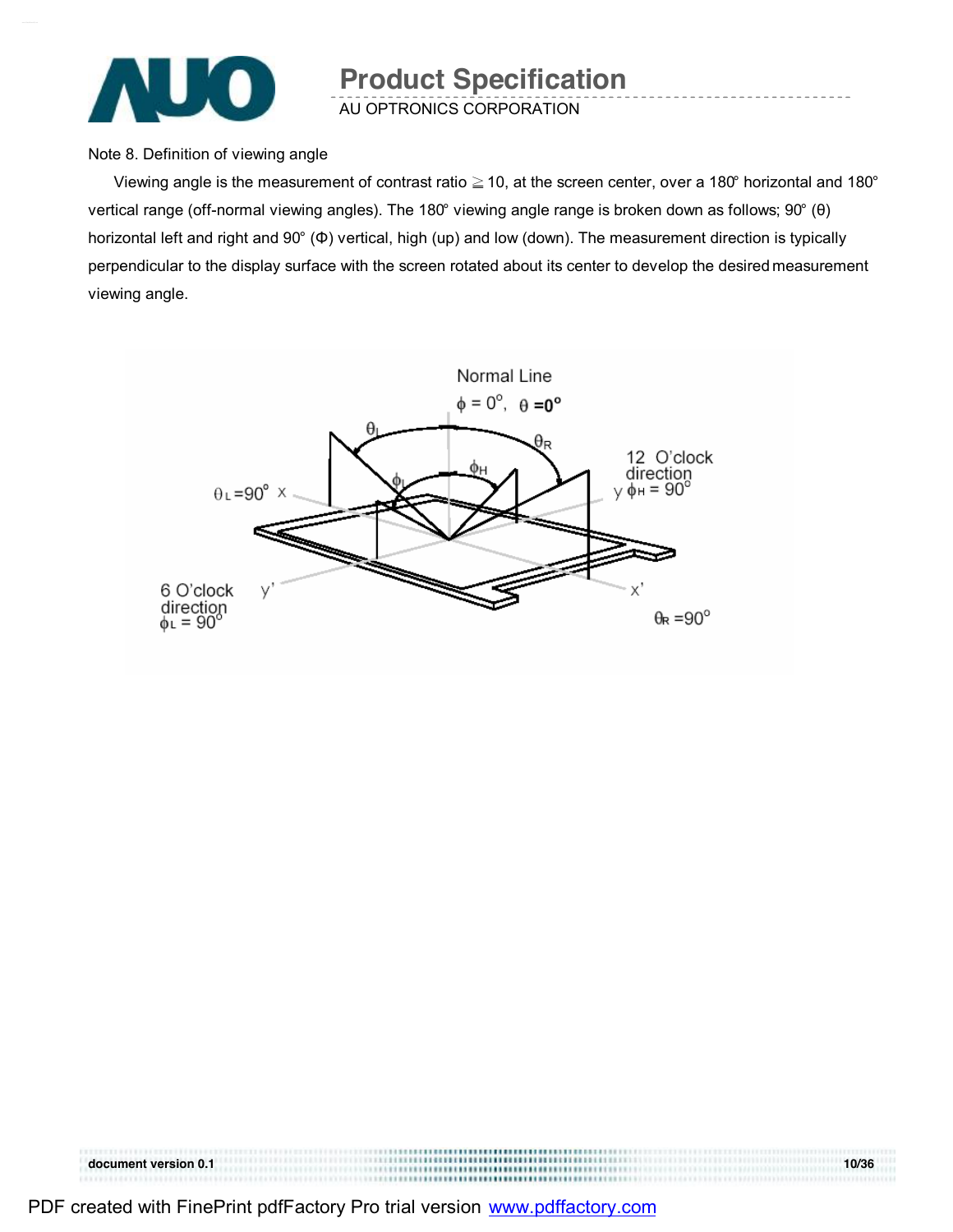

AU OPTRONICS CORPORATION

### **3. Functional Block Diagram**

The following diagram shows the functional block of the 14.1 inches Color TFT/LCD Module:



**document version 0.1** 11/36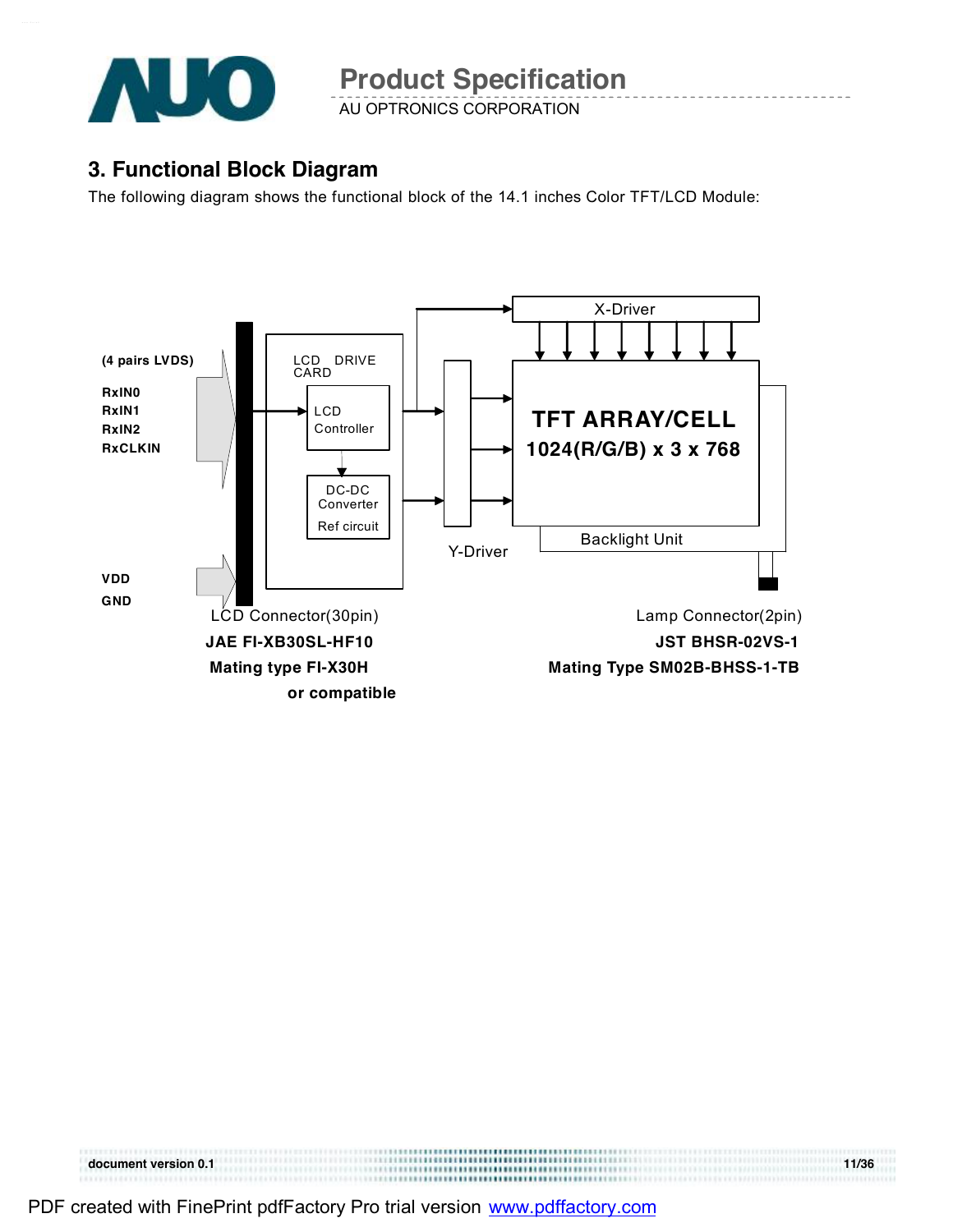

AU OPTRONICS CORPORATION

### **4. Absolute Maximum Ratings**

Absolute maximum ratings of the module is as following:

#### **4.1 Absolute Ratings of TFT LCD Module**

| ltem            | Svmbol | Min    | Max  | Unit   | <b>Conditions</b> |
|-----------------|--------|--------|------|--------|-------------------|
| Logic/LCD Drive | Vin    | $-0.3$ | +4.∪ | [Volt] | Note 1            |

### **4.2 Absolute Ratings of Backlight Unit**

| ltem                            | Symbol      | Min                      | <b>Max</b>   | Unit     | <b>Conditions</b>          |
|---------------------------------|-------------|--------------------------|--------------|----------|----------------------------|
| <b>CCEL</b><br>Current<br>انانا | <b>CCFL</b> | $\overline{\phantom{0}}$ | – 1<br>. . U | [mA] rms | Note 1<br>$\cdot$ , $\sim$ |

### **4.3 Absolute Ratings of Environment**

| <b>Item</b>                  | Symbol     | Min | Max   | Unit                                    | <b>Conditions</b> |
|------------------------------|------------|-----|-------|-----------------------------------------|-------------------|
| <b>Operating Temperature</b> | TOP        |     | $+50$ | $\mathsf{I}^\circ\mathsf{C} \mathsf{I}$ | Note 3            |
| <b>Operation Humidity</b>    | <b>HOP</b> | 5   | 95    | I%RHI                                   | Note 3            |
| Storage Temperature          | TST        | -20 | $+60$ | [°C]                                    | Note 3            |
| <b>Storage Humidity</b>      | HST        | b   | 95    | [%RH]                                   | Note 3            |

Note 1: At Ta (25℃ )

Note 2: Permanent damage to the device may occur if exceed maximum values

Note 3: For quality performance, please refer to AUO IIS(Incoming Inspection Standard).



**document version 0.1 12/36** 

PDF created with FinePrint pdfFactory Pro trial version [www.pdffactory.com](http://www.pdffactory.com)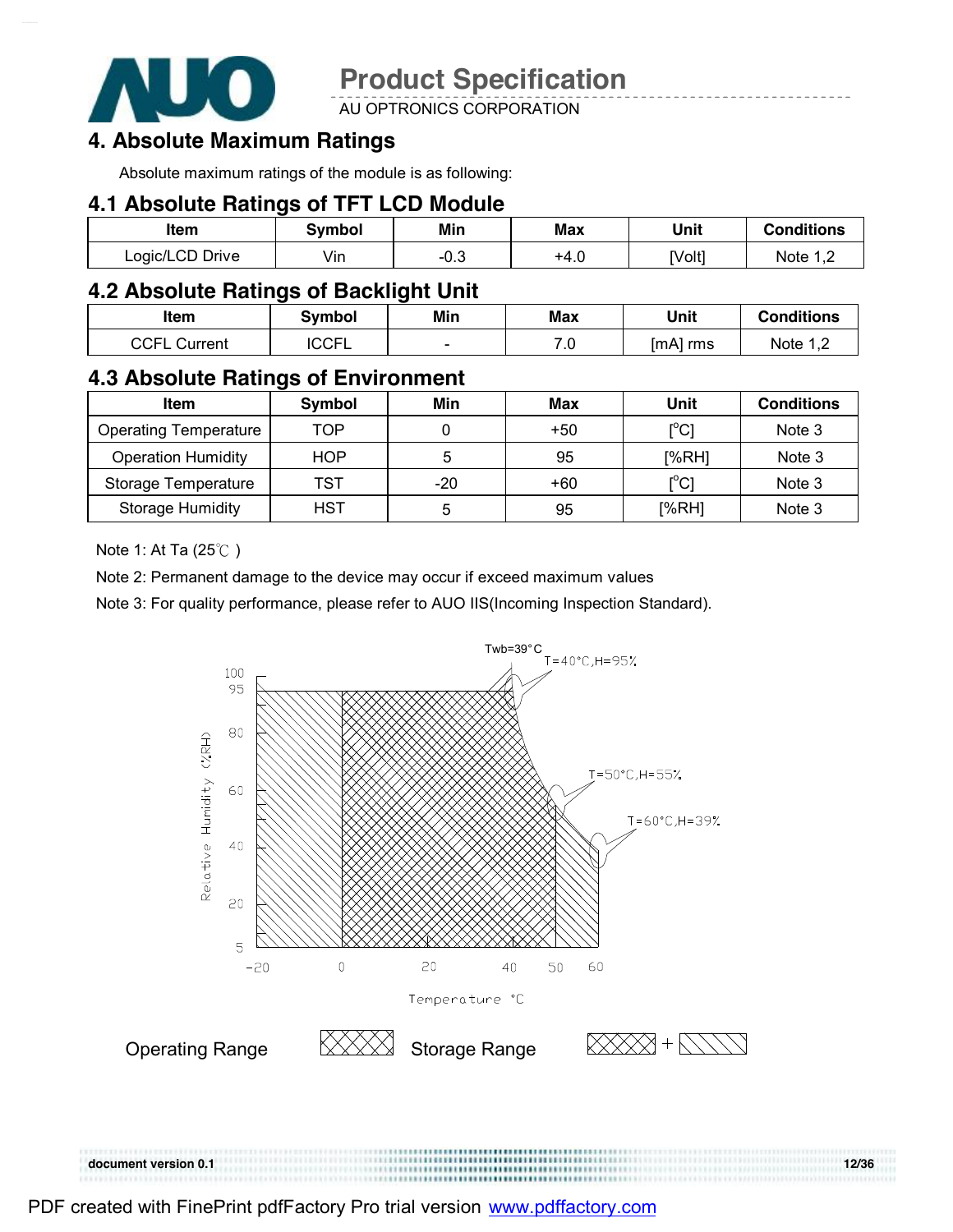

AU OPTRONICS CORPORATION

### **5. Electrical characteristics**

UO)

### **5.1 TFT LCD Module**

#### **5.1.1 Power Specification**

Input power specifications are as follows;

| <b>Symbol</b> | <b>Parameter</b>      | Min | <b>Typ</b> | <b>Max</b> | <b>Units</b> | <b>Note</b> |
|---------------|-----------------------|-----|------------|------------|--------------|-------------|
| <b>VDD</b>    | Logic/LCD Drive       | 3.0 | 3.3        | 3.6        | [Volt]       |             |
|               | Voltage               |     |            |            |              |             |
| <b>PDD</b>    | <b>VDD Power</b>      |     | 1.2        | 1.6        | [Watt]       | Note 1      |
| <b>IDD</b>    | <b>IDD Current</b>    |     | 400        | 420        | [MA]         | Note 1      |
| <b>IRush</b>  | <b>Inrush Current</b> |     |            | 1800       | [MA]         | Note 2      |
| <b>VDDrp</b>  | Allowable             |     |            | 500        | [mV]         |             |
|               | Logic/LCD Drive       |     |            |            | $p-p$        |             |
|               | <b>Ripple Voltage</b> |     |            |            |              |             |

Note 1 : Maximum Measurement Condition : Black Pattern (Windows XP pattern VDD Power Typ.: 0.92W)



Note 2: Measure Condition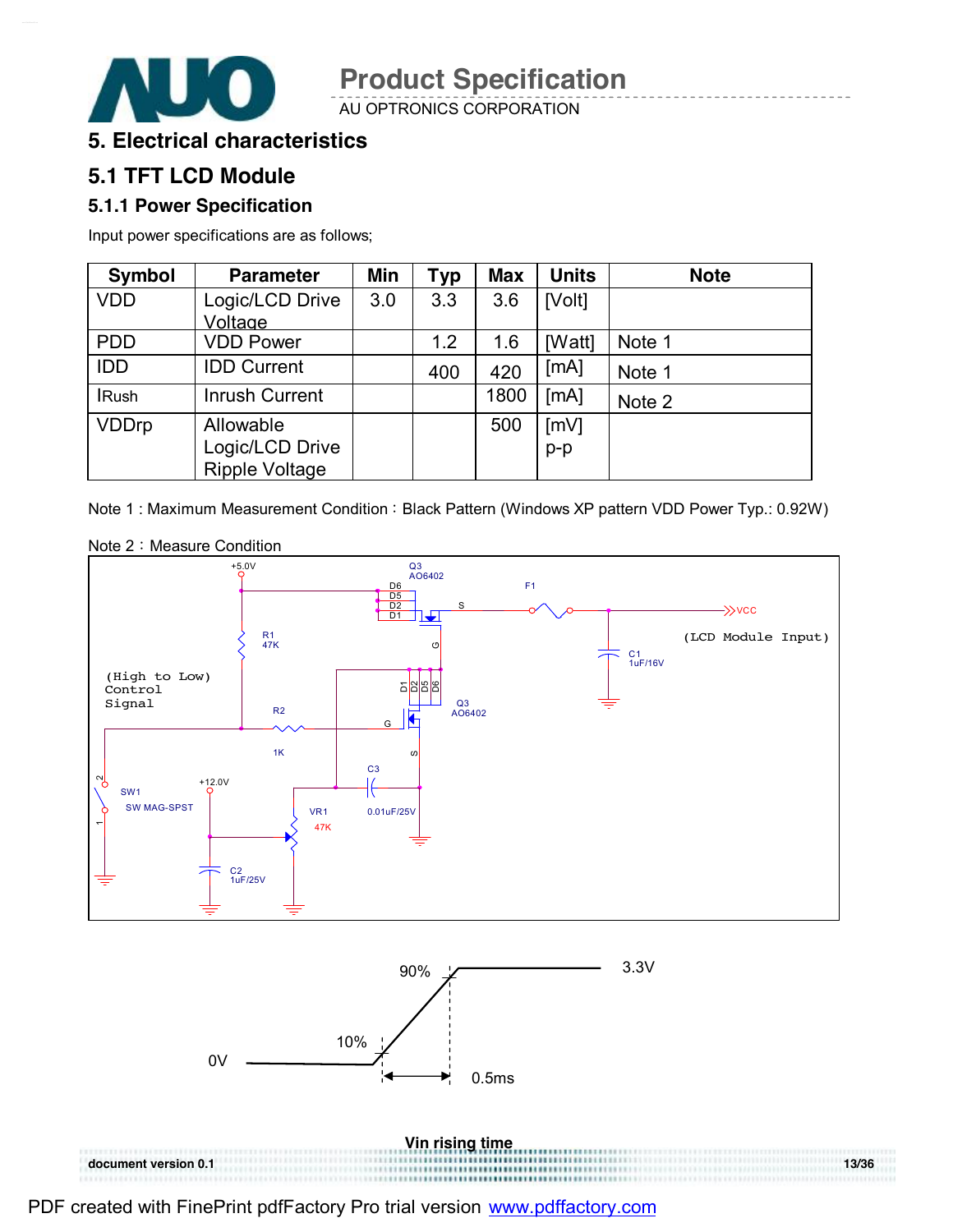

AU OPTRONICS CORPORATION

#### **5.1.2 Signal Electrical Characteristics**

Input signals shall be low or High-impedance state when VDD is off.

It is recommended to refer the specifications of THC63LVDF84A(Thine Electronics Inc.) in detail.

Signal electrical characteristics are as follows;

| <b>Parameter</b> | <b>Condition</b>                                 | Min    | Max | <b>Unit</b>        |
|------------------|--------------------------------------------------|--------|-----|--------------------|
| Vth              | Differential Input High<br>Threshold (Vcm=+1.2V) |        | 100 | $\lceil mV \rceil$ |
| Vtl              | Differential Input Low<br>Threshold (Vcm=+1.2V)  | $-100$ |     | [mV]               |
| Vcm              | Differential Input<br><b>Common Mode Voltage</b> |        | 2   | [V]                |

Note: LVDS Signal Waveform



| document version 0.1 |         | 14/36 |
|----------------------|---------|-------|
|                      | <b></b> |       |

PDF created with FinePrint pdfFactory Pro trial version [www.pdffactory.com](http://www.pdffactory.com)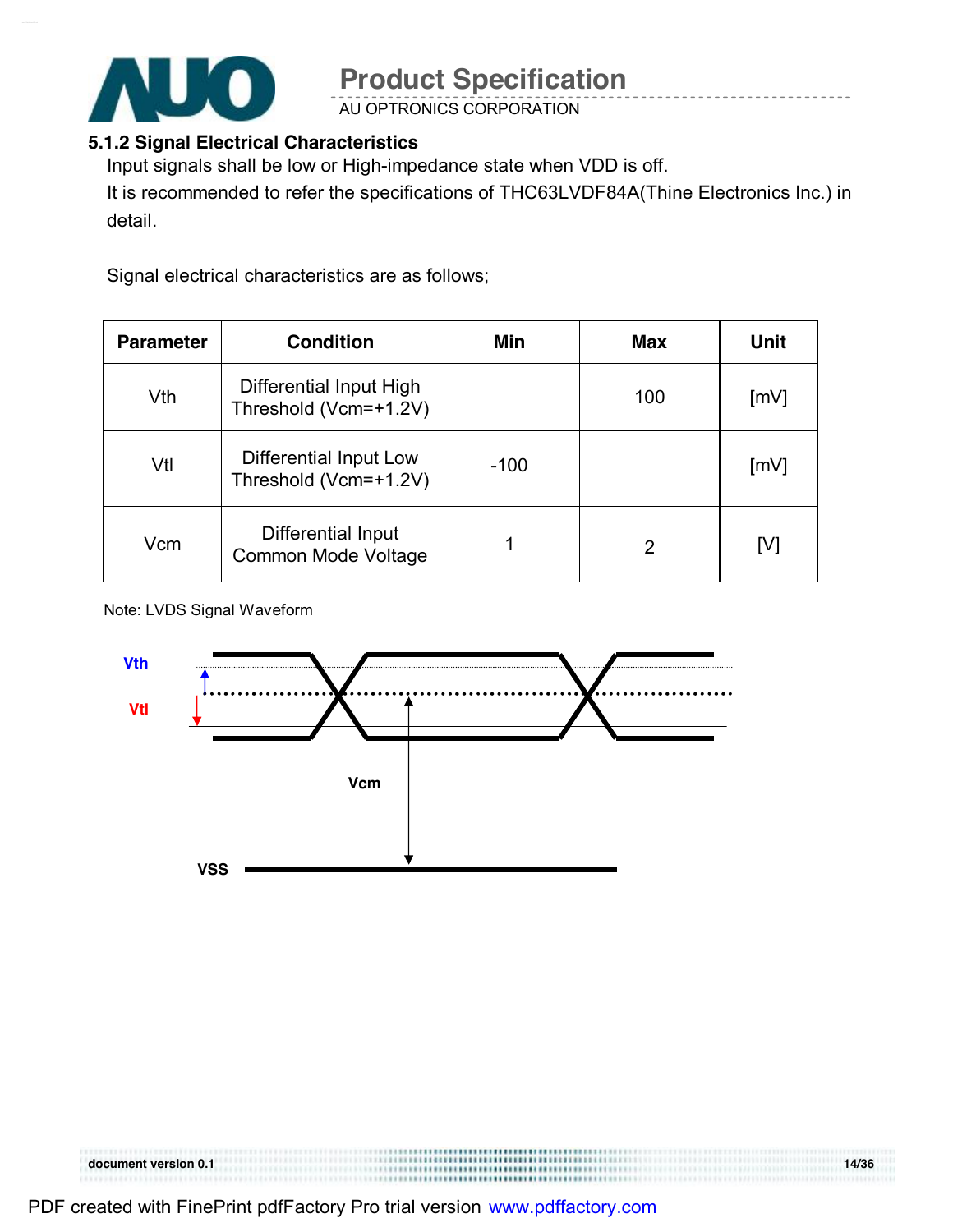

AU OPTRONICS CORPORATION

Parameter guideline for CCFL Inverter

| <b>Parameter</b>                                 | Min  | <b>Typ</b> | <b>Max</b> | <b>Units</b>           | <b>Condition</b>                            |
|--------------------------------------------------|------|------------|------------|------------------------|---------------------------------------------|
| <b>White Luminance</b><br>5 points average       | 170  | 200        |            | $\lceil cd/m^2 \rceil$ | $(Ta=25^\circ \cap )$                       |
| <b>CCFL current(ICCFL)</b>                       | 2.0  | 6.0        | 6.5        | $[mA]$ rms             | $(Ta=25^{\circ}C)$                          |
| <b>CCFL Frequency(FccFL)</b>                     | 50   | 60         | 70         | [KHz]                  | Note 2<br>$(Ta=25^{\circ}$ C)<br>Note $3,4$ |
| <b>CCFL Ignition Voltage(Vs)</b>                 | 1400 |            |            | [Volt] rms             | $(Ta=0^{\circ}C)$<br>Note 5                 |
| <b>CCFL Ignition Voltage(Vs)</b>                 |      | 1130       |            | [Volt] rms             | $(Ta=25^{\circ}C)$<br>Note 5                |
| <b>CCFL Voltage (Reference)</b><br>$(Vc$ CFL $)$ |      | 650        |            | [Volt] rms             | $(Ta=25^{\circ}C)$<br>Note 6                |
| <b>CCFL Power consumption</b><br>(PccFL)         |      | 3.72       | 3.9        | [Watt]                 | $(Ta=25^{\circ}$ C)<br>Note 6               |

Note 1: Typ are AUO recommended Design Points.

\*1 All of characteristics listed are measured under the condition using the AUO Test inverter.

\*2 In case of using an inverter other than listed, it is recommended to check the inverter carefully.

Sometimes, interfering noise stripes appear on the screen, and substandard luminance or flicker at low power may happen.

\*3 In designing an inverter, it is suggested to check safety circuit very carefully. Impedance of CCFL, for instance, becomes more than 1 [M ohm] when CFL is damaged.

\*4 Generally, CCFL has some amount of delay time after applying kick-off voltage. It is recommended to keep on applying kick-off voltage for 1 [Sec] until discharge.

\*5 CCFL discharge frequency must be carefully chosen so as not to produce interfering noise stripes on the screen.

\*6 Reducing CCFL current increases CCFL discharge voltage and generally increases CCFL discharge frequency. So all the parameters of an inverter should be carefully designed so as not to produce too much leakage current from high-voltage output of the inverter.

Note 2: It should be employed the inverter which has "Duty Dimming", if ICCFL is less than 4mA.

Note 3: CCFL discharge frequency should be carefully determined to avoid interference between inverter and TFT LCD.

Note 4: The frequency range will not affect to lamp life and reliability characteristics.

**document version 0.1 15/36**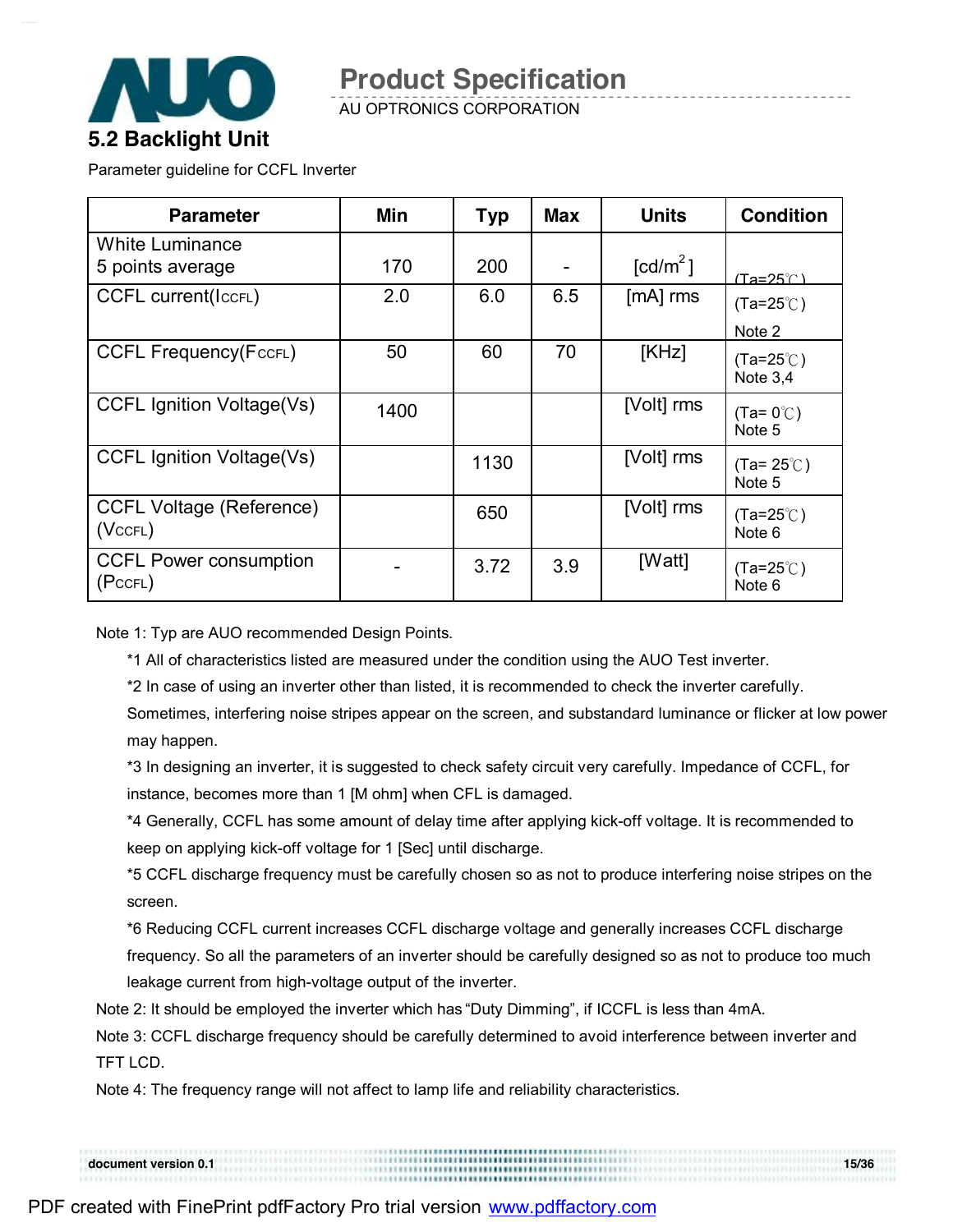

AU OPTRONICS CORPORATION

Note 5: CCFL inverter should be able to give out a power that has a generating capacity of over 1,430 voltage. Lamp units need 1,400 voltage minimum for ignition.

Note 6: Calculator value for reference (ICCFL×VCCFL=PCCFL)

Note 7: Requirements for a system inverter design, which is intended to have a better display performance, a

better power efficiency and a more reliable lamp, are following.

It shall help increase the lamp lifetime and reduce leakage current.

a. The asymmetry rate of the inverter waveform should be less than 10%.

b. The distortion rate of the waveform should be within  $\sqrt{2}$  ±10%.

\* Inverter output waveform had better be more similar to ideal sine wave.



Note 8: When CCFL works at minimum working current (2mA), the duty percent has to maintain at 15% (min).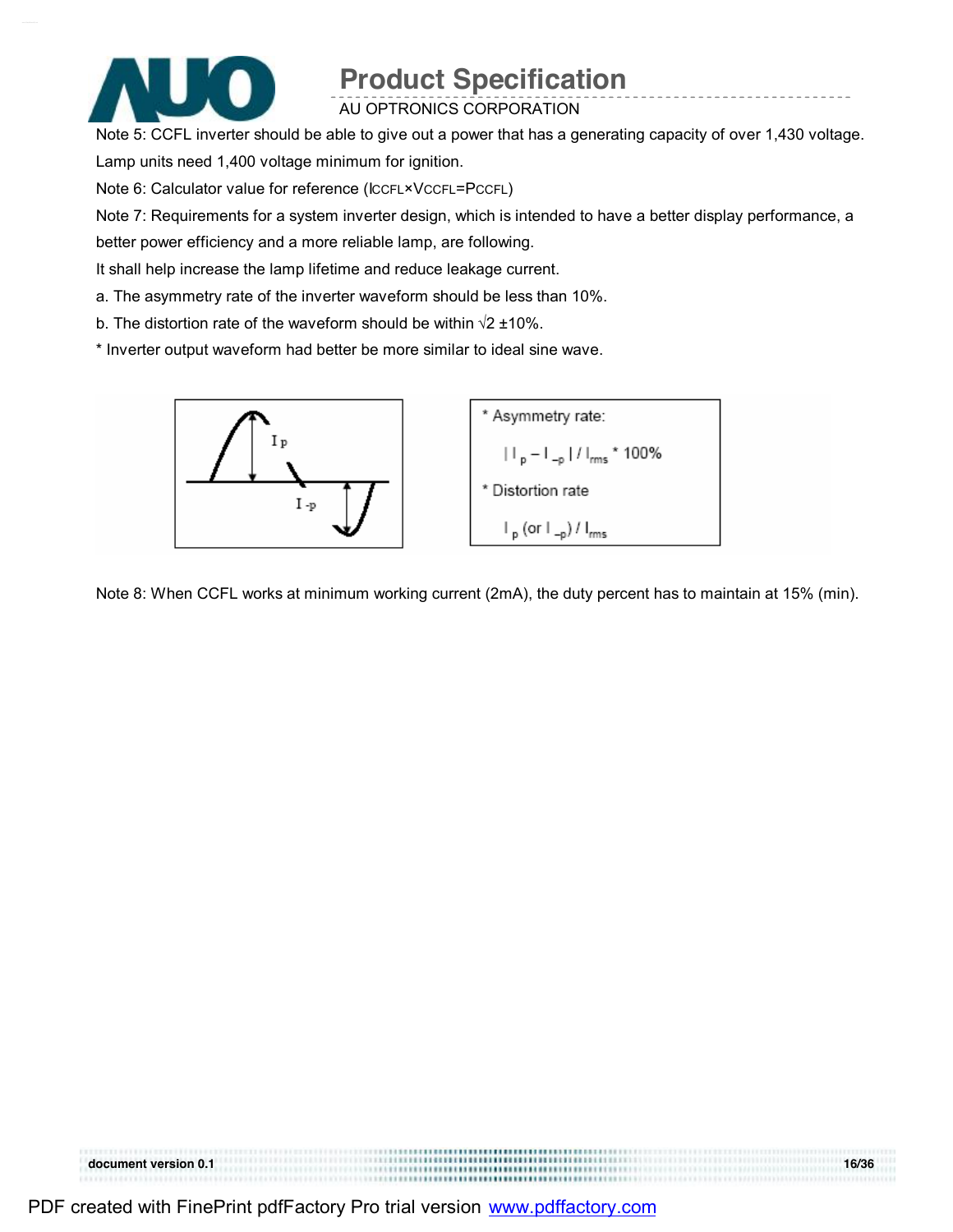

### **6. Signal Characteristic**

#### **6.1 Pixel Format Image**

Following figure shows the relationship of the input signals and LCD pixel format.

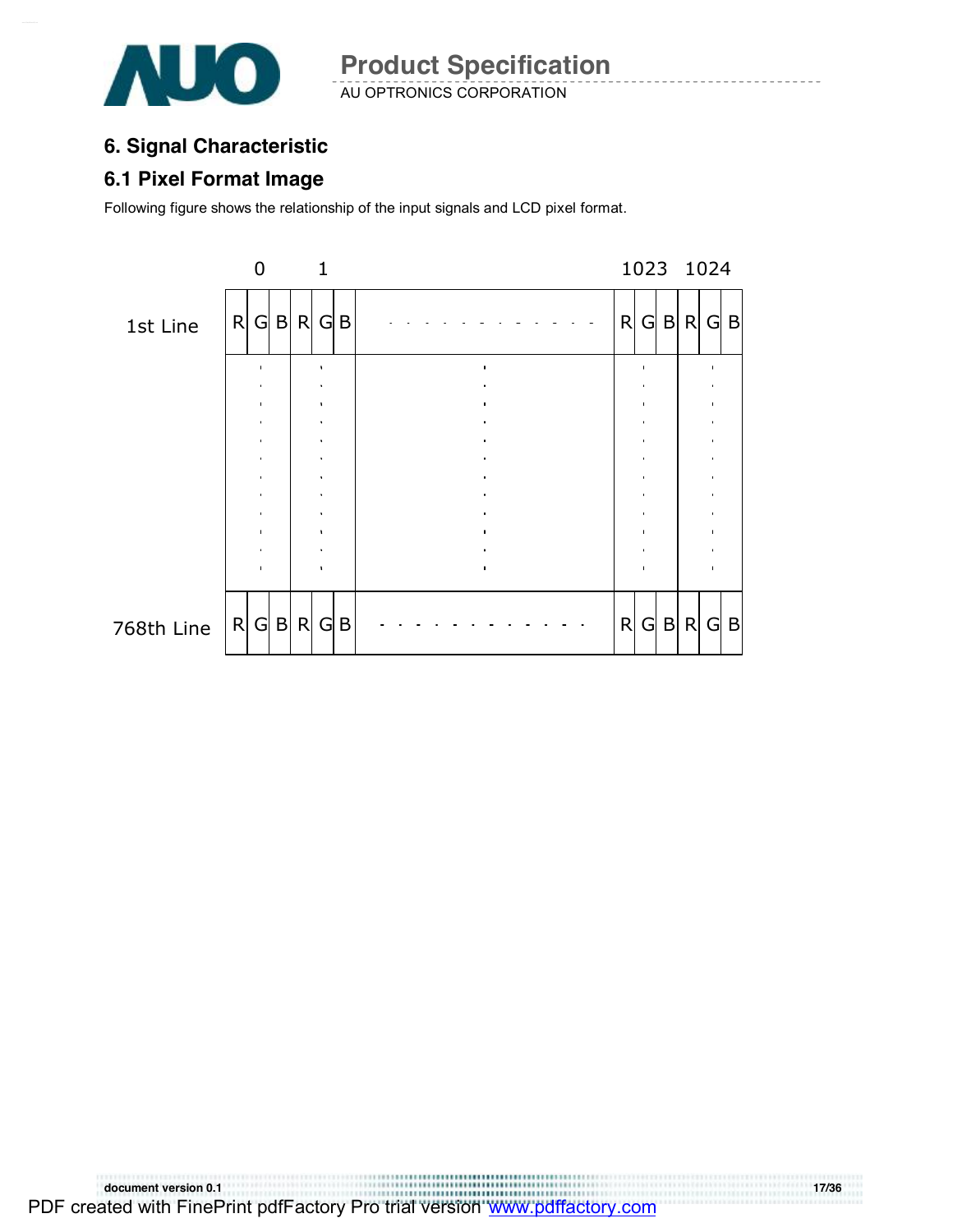

AU OPTRONICS CORPORATION

### **6.2 The input data format**



| <b>Signal Name</b>             | <b>Description</b>                |                                                       |
|--------------------------------|-----------------------------------|-------------------------------------------------------|
| RED <sub>5</sub>               | Red Data 5 (MSB)                  | Red-pixel Data                                        |
| RED <sub>4</sub>               | Red Data 4                        | Each red pixel's brightness data consists of          |
| RED <sub>3</sub>               | Red Data 3                        | these 6 bits pixel data.                              |
| RED <sub>2</sub>               | Red Data 2                        |                                                       |
| RED <sub>1</sub>               | Red Data 1                        |                                                       |
| RED <sub>0</sub>               | Red Data 0 (LSB)                  |                                                       |
|                                |                                   |                                                       |
|                                | Red-pixel Data                    |                                                       |
| <b>GREEN 5</b>                 | Green Data 5 (MSB)                | Green-pixel Data                                      |
| <b>GREEN 4</b>                 | Green Data 4                      | Each green pixel's brightness data consists of        |
| <b>GREEN 3</b>                 | Green Data 3                      | these 6 bits pixel data.                              |
| <b>GREEN 2</b>                 | Green Data 2                      |                                                       |
| <b>GREEN1</b>                  | Green Data 1                      |                                                       |
| <b>GREEN 0</b>                 | Green Data 0 (LSB)                |                                                       |
|                                |                                   |                                                       |
|                                | Green-pixel Data                  |                                                       |
| <b>BLUE 5</b>                  | Blue Data 5 (MSB)                 | <b>Blue-pixel Data</b>                                |
| <b>BLUE 4</b><br><b>BLUE 3</b> | Blue Data 4<br><b>Blue Data 3</b> | Each blue pixel's brightness data consists of         |
| <b>BLUE 2</b>                  | <b>Blue Data 2</b>                | these 6 bits pixel data.                              |
| <b>BLUE 1</b>                  | <b>Blue Data 1</b>                |                                                       |
| <b>BLUE 0</b>                  | Blue Data 0 (LSB)                 |                                                       |
|                                |                                   |                                                       |
|                                | <b>Blue-pixel Data</b>            |                                                       |
| <b>DTCLK</b>                   | Data Clock                        | The typical frequency is 68.9 MHZ The signal          |
|                                |                                   | is used to strobe the pixel data and DSPTMG           |
|                                |                                   | signals. All pixel data shall be valid at the falling |
|                                |                                   | edge when the DSPTMG signal is high.                  |
| <b>DSPTMG</b>                  | <b>Display Timing</b>             | This signal is strobed at the falling edge of         |
|                                |                                   | -DTCLK. When the signal is high, the pixel data       |
|                                |                                   | shall be valid to be displayed.                       |
| <b>VSYNC</b>                   | <b>Vertical Sync</b>              | The signal is synchronized to -DTCLK.                 |
| <b>HSYNC</b>                   | <b>Horizontal Sync</b>            | The signal is synchronized to -DTCLK.                 |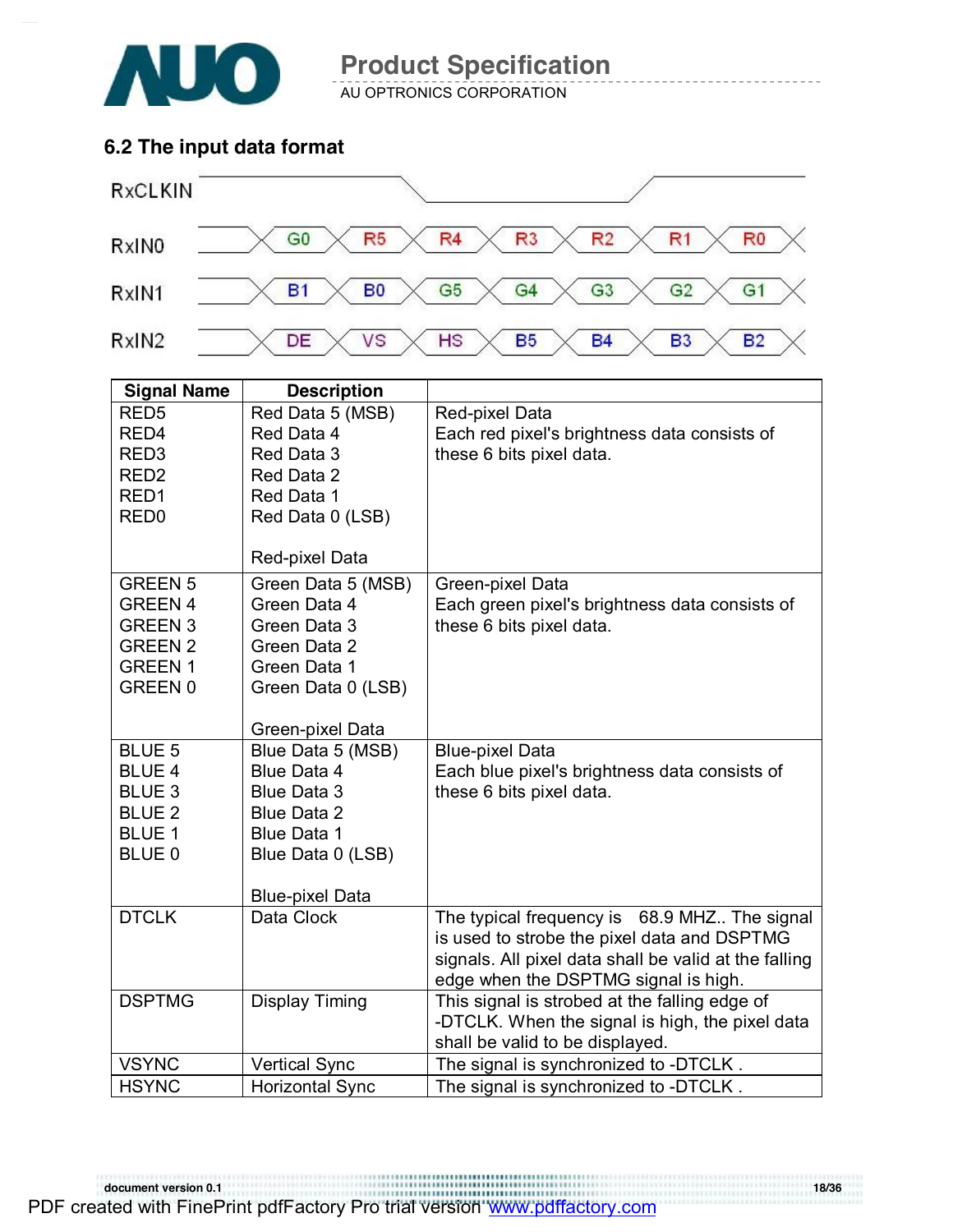

AU OPTRONICS CORPORATION

### **6.3 Signal Description/Pin Assignment**

The LVDS receiver equipped in this LCD module is compatible with SN75LVDS86 standard. LVDS is a differential signal technology for LCD interface and high speed data transfer device. Transmitter shall be SN75LVDS84 (negative edge sampling) or compatible**.** 

| <b>Signal Name</b>  | <b>Description</b>                                               |
|---------------------|------------------------------------------------------------------|
| RxINON, RxINOP      | LVDS differential data input (Red0-Red5, Green0)                 |
| RxIN1N, RxIN1P      | LVDS differential data input (Green1-Green5, Blue0-Blue1)        |
| RxIN2N, RxIN2P      | LVDS differential data input (Blue2-Blue5, Hsync, Vsync, DSPTMG) |
| RxCLKINN, RxCLKIN0P | LVDS differential clock input                                    |
| <b>VDD</b>          | +3.3V Power Supply                                               |
| <b>GND</b>          | Ground                                                           |

Note1: Start from right side

Note2: Please follow VESA.

Note3: Input signals shall be low or Hi-Z state when VDD is off. Internal circuit of LVDS inputs are as following.

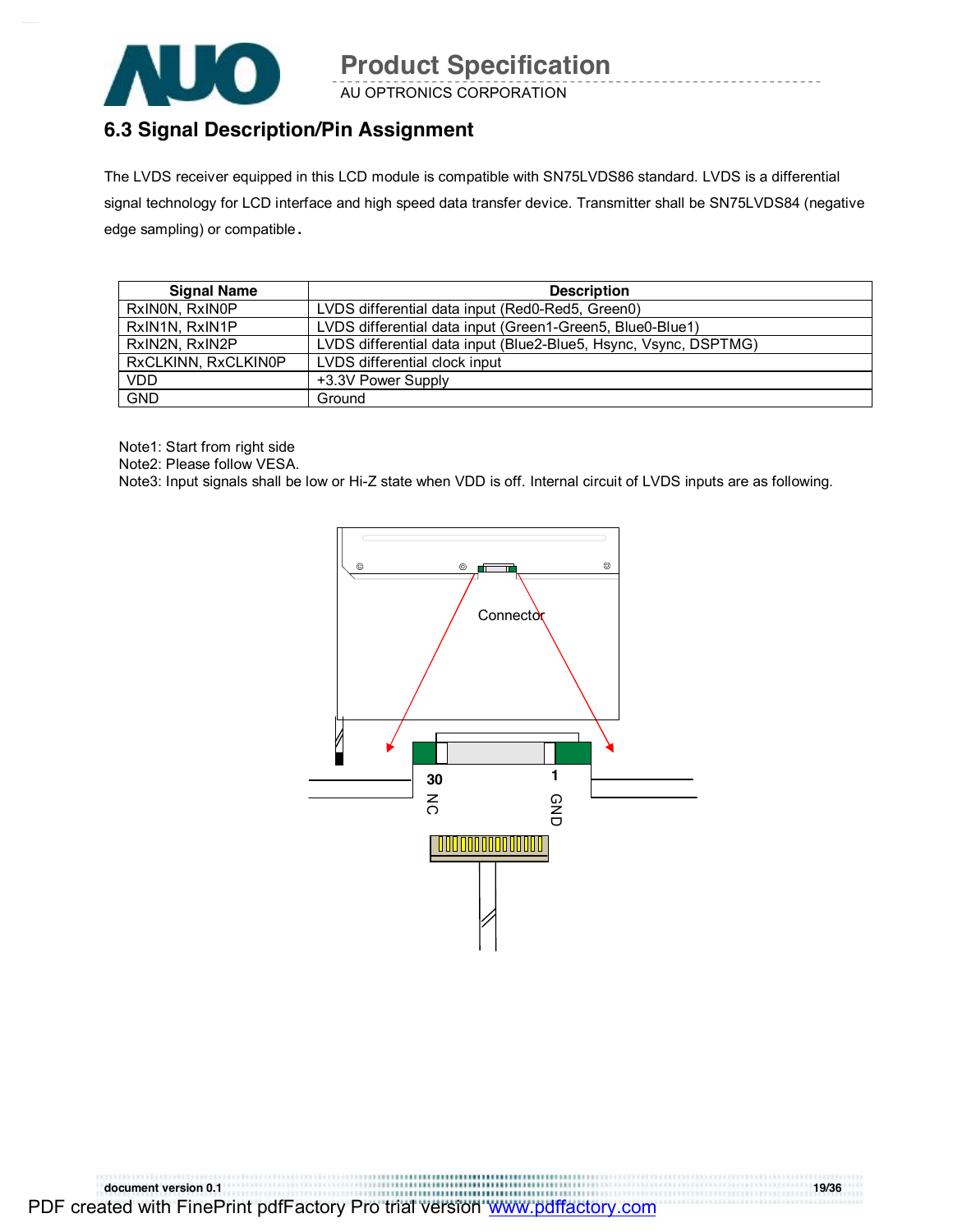

#### AU OPTRONICS CORPORATION

The module uses a 100ohm resistor between positive and negative data lines of each receiver input



**document version 0.1 20/36**  PDF created with FinePrint pdfFactory Pro trial version [www.pdffactory.com](http://www.pdffactory.com)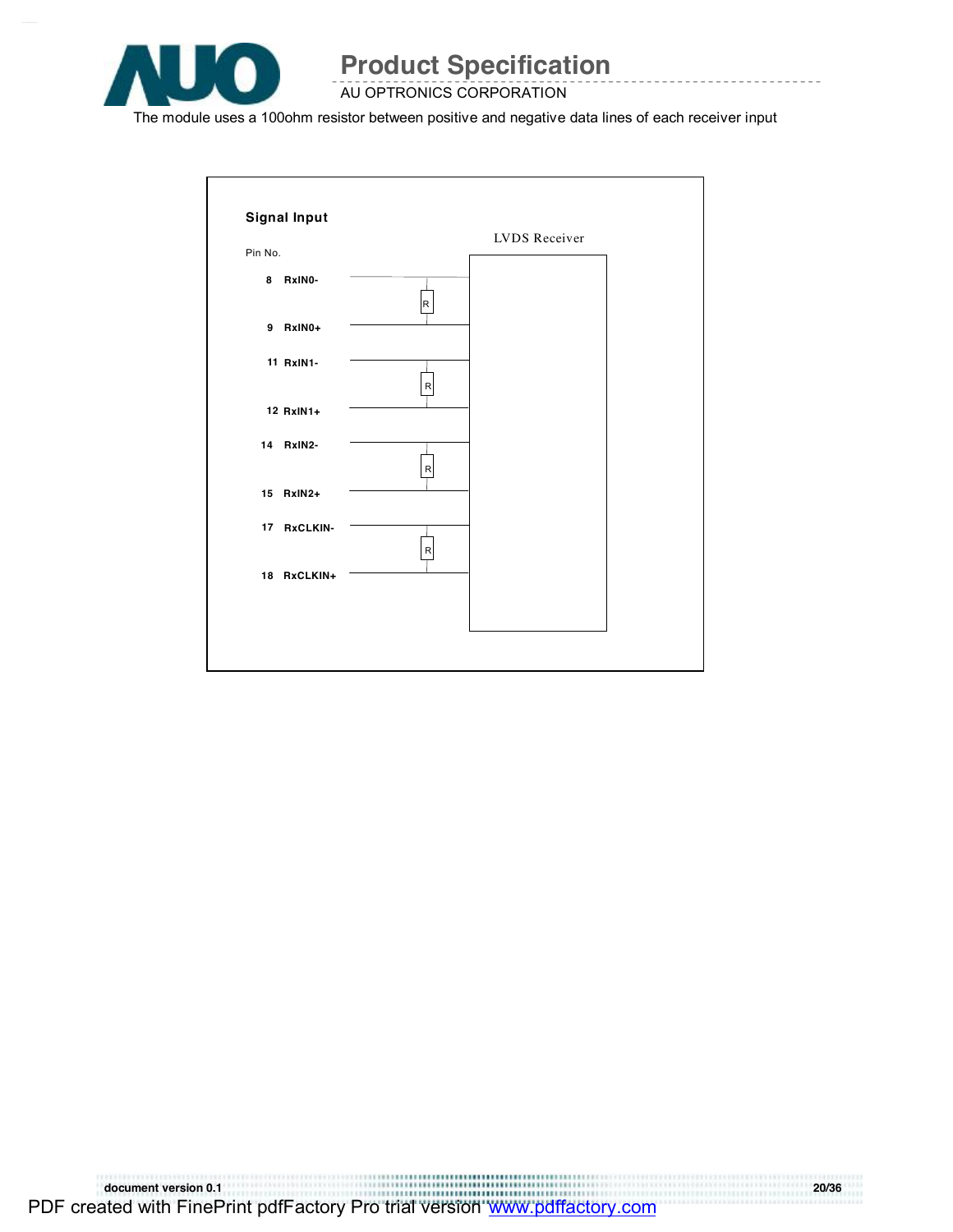

AU OPTRONICS CORPORATION

LVDS is a differential signal technology for LCD interface and high speed data transfer device.

| PIN#           | <b>Signal Name</b> | <b>Description</b>                                              |
|----------------|--------------------|-----------------------------------------------------------------|
| 1              | <b>GND</b>         | Ground                                                          |
| 2              | <b>VDD</b>         | +3.3V Power Supply                                              |
| 3              | <b>VDD</b>         | +3.3V Power Supply                                              |
| 4              | VEDID              | +3.3V EDID Power                                                |
| 5              | ${\sf NC}$         | No connection (For AUO test)                                    |
| 6              | <b>CLKEDID</b>     | <b>EDID Clock Input</b>                                         |
| $\overline{7}$ | <b>DATAEDID</b>    | <b>EDID Data Input</b>                                          |
| 8              | RXIN0-             | LVDS differential data input(Red0-Red5, Green0)                 |
| 9              | RXIN0+             | LVDS differential data input(Red0-Red5, Green0)                 |
| 10             | <b>GND</b>         | Ground                                                          |
| 11             | RXin1-             | LVDS differential data input(Green1-Green5, Blue0-Blue1)        |
| 12             | RxIN1+             | LVDS differential data input(Green1-Green5, Blue0-Blue1)        |
| 13             | <b>GND</b>         | Ground                                                          |
| 14             | RXin2-             | LVDS differential data input(Blue2-Blue5, Hsync, Vsync, DSPTMG) |
| 15             | RxIN2+             | LVDS differential data input(Blue2-Blue5, Hsync, Vsync, DSPTMG) |
| 16             | <b>GND</b>         | Ground                                                          |
| 17             | RxCLKIN-           | LVDS differential clock input                                   |
| 18             | RxCLKIN+           | LVDS differential clock input                                   |
| 19             | <b>GND</b>         | Ground                                                          |
| 20             | <b>NC</b>          | No connection                                                   |
| 21             | NC                 | No connection                                                   |
| 22             | <b>GND</b>         | Ground                                                          |
| 23             | NC                 | No connection                                                   |
| 24             | <b>NC</b>          | No connection                                                   |
| 25             | <b>GND</b>         | Ground                                                          |
| 26             | NC                 | No connection                                                   |
| 27             | NC                 | No connection                                                   |
| 28             | <b>GND</b>         | Ground                                                          |
| 29             | NC                 | No connection                                                   |
| $30\,$         | $NC$               | No connection                                                   |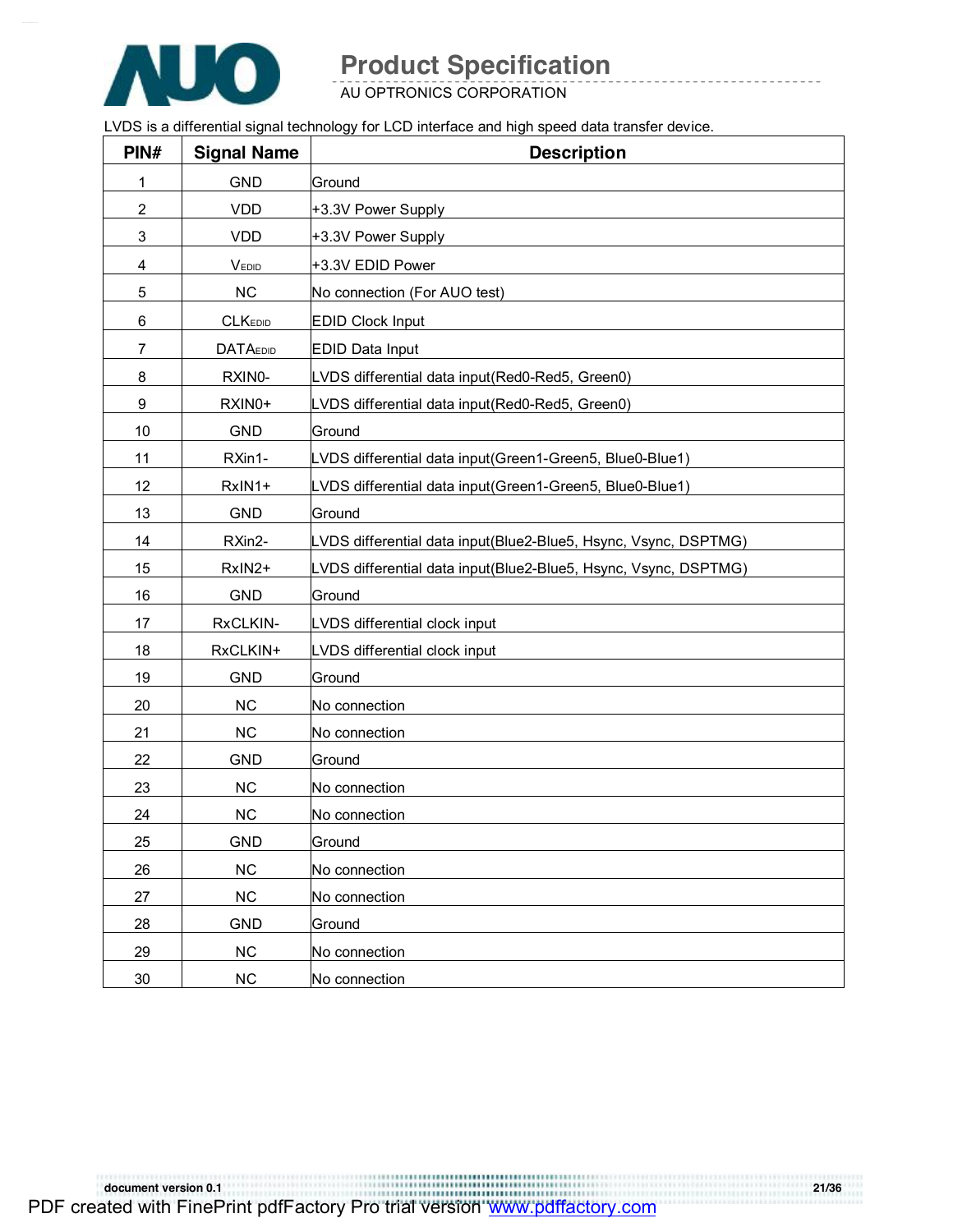

AU OPTRONICS CORPORATION

#### **6.4 Interface Timing**

#### **6.4.1 Timing Characteristics**

Basically, interface timings should match the 1024x768 / 60Hz manufacturing guide line timing.

|                 | <b>Parameter</b> | Symbol                     | Min. | Typ. | Max. | Unit                           |
|-----------------|------------------|----------------------------|------|------|------|--------------------------------|
| Frame Rate      |                  |                            | 40   | 60   | -    | Hz                             |
| Clock frequency |                  | $1/\top_{\text{Clock}}$    | 50   | 65   | 68   | <b>MHz</b>                     |
|                 | Period           | $\mathsf{T}_\mathsf{V}$    | 774  | 806  | 1024 |                                |
| Vertical        | Active           | $T_{VD}$                   | -    | 768  | -    | $\mathsf{T}_{\mathsf{Line}}$   |
| Section         | <b>Blanking</b>  | $T_{VB}$                   | 6    | 38   | 256  |                                |
|                 | Period           | Tн                         | 1054 | 1344 | 1648 |                                |
| Horizontal      | Active           | $\mathsf{T}_{\mathsf{HD}}$ | -    | 1024 | -    | ${\mathsf T}_{\mathsf{Clock}}$ |
| Section         | <b>Blanking</b>  | Т <sub>нв</sub>            | 30   | 320  | 624  |                                |

Note(1) : DE mode only

Note(2) : The designed minimum value of "Frame Rate" is 50 Hz. When "Frame Rate" is set to be 40 Hz, flicker syndrome may occur.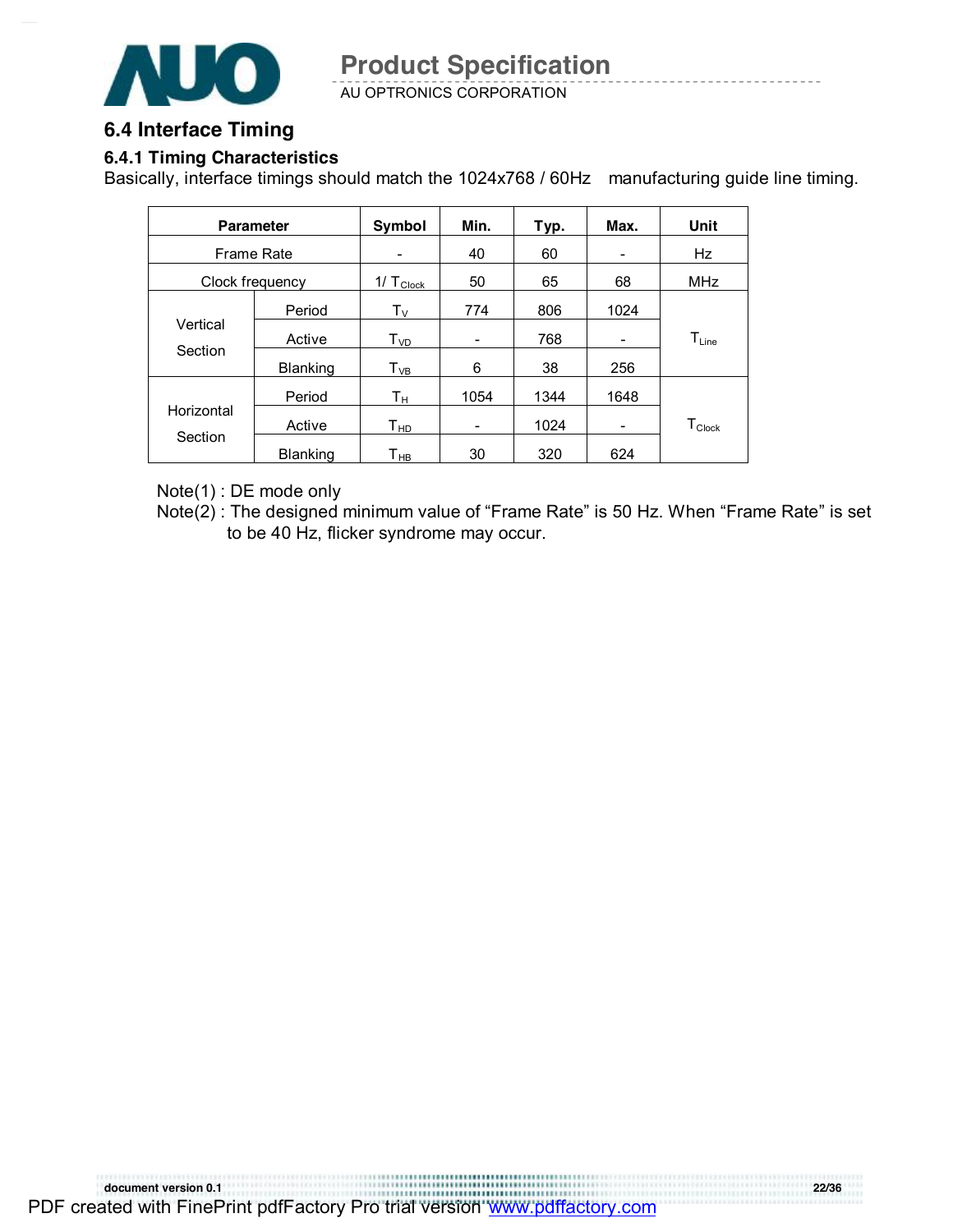

AU OPTRONICS CORPORATION **Product Specification** 

**6.4.2 Timing diagram** 

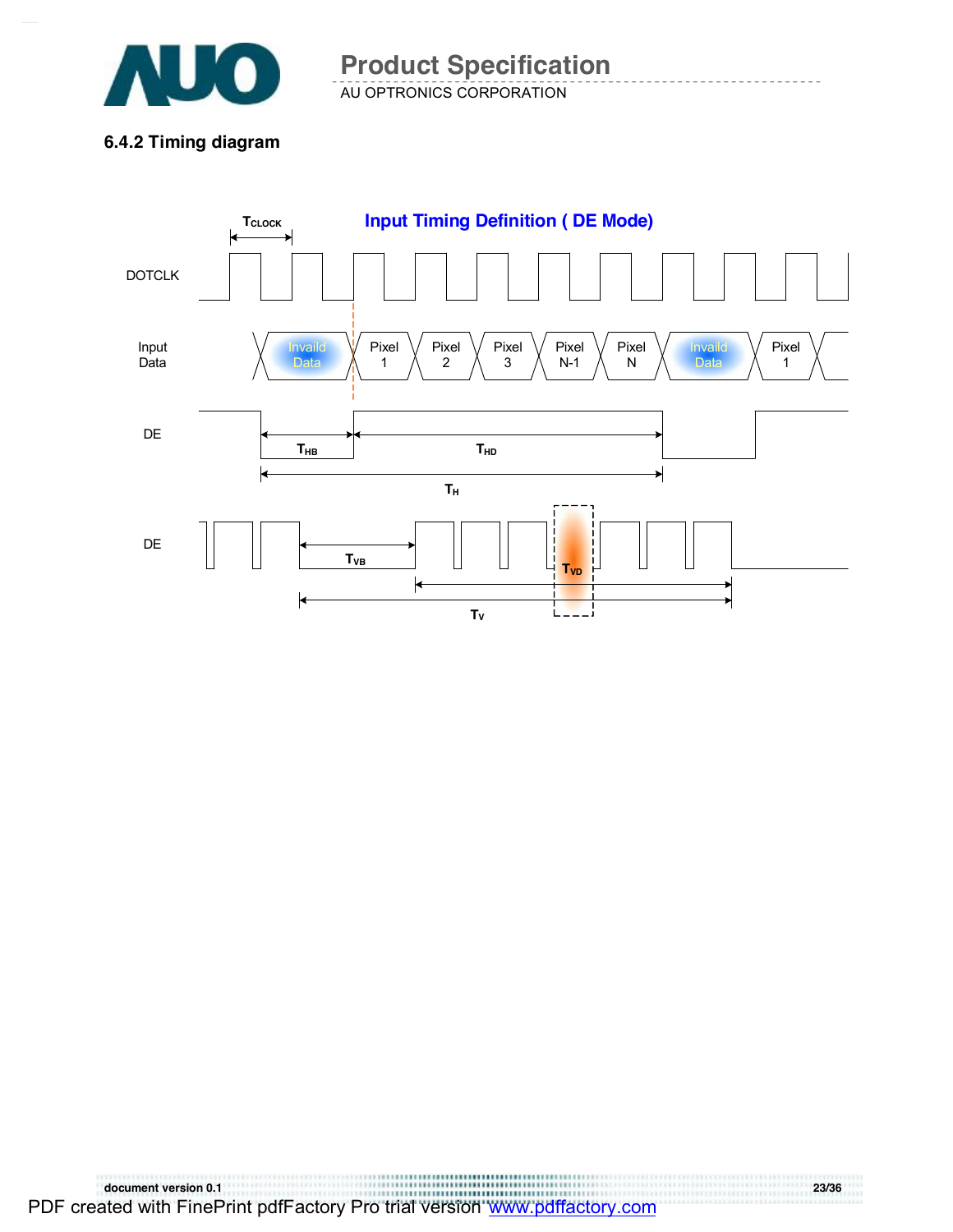

#### **6.5 Power ON/OFF Sequence**

VDD power and lamp on/off sequence is as follows. Interface signals are also shown in the chart. Signals from any system shall be Hi-Z state or low level when VDD is off.



#### **Power Sequence Timing**

| <b>Parameter</b> | Min. | Typ. | Max. | <b>Units</b> |
|------------------|------|------|------|--------------|
| T1               | 0.3  |      | 10   | (ms)         |
| T <sub>2</sub>   | 0    |      | 50   | (ms)         |
| T <sub>3</sub>   | 0    |      |      | (ms)         |
| T4               | 150  |      |      | (ms)         |
| T5               | 200  | -    | -    | (ms)         |
| T6               | 0    |      |      | (ms)         |
| T7               |      |      | 10   | (ms)         |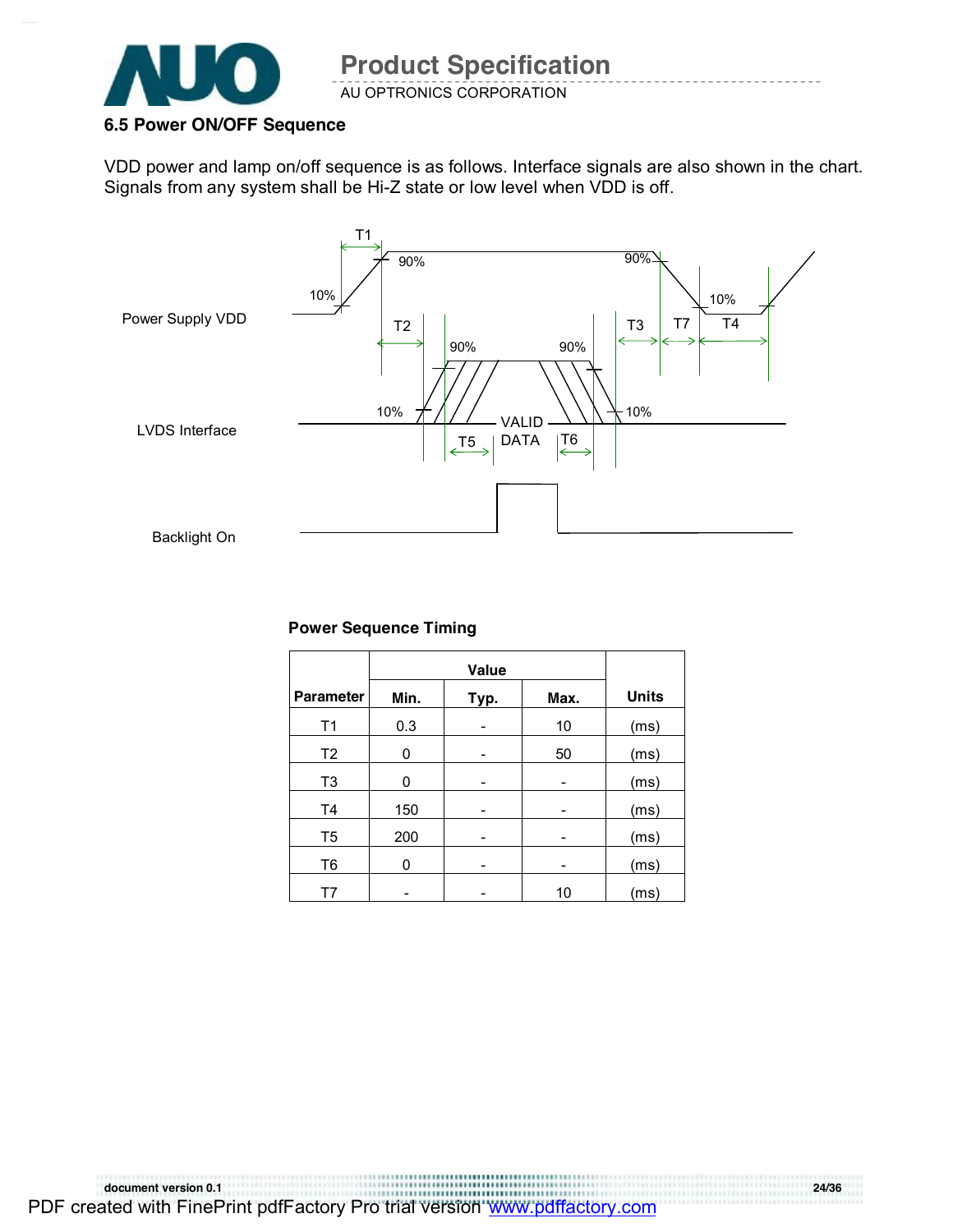

### **7. Connector Description**

Physical interface is described as for the connector on module.

These connectors are capable of accommodating the following signals and will be following components.

### **7.1 TFT LCD Module**

| <b>Connector Name / Designation</b> | <b>For Signal Connector</b> |
|-------------------------------------|-----------------------------|
| Manufacturer                        | <b>JAE</b>                  |
| Type / Part Number                  | FI-XB30SL-HF10              |
| Mating Housing/Part Number          | FI-X30M, FI-X30C or FI-X30H |

### **7.2 Backlight Unit**

Physical interface is described as for the connector on module.

These connectors are capable of accommodating the following signals and will be following components.

| <b>Connector Name / Designation</b> | <b>For Lamp Connector</b> |
|-------------------------------------|---------------------------|
| Manufacturer                        | <b>JST</b>                |
| Type / Part Number                  | <b>BHSR-02VS-1</b>        |
| Mating Type / Part Number           | SM02B-BHSS-1-TB           |

### **7.3 Signal for Lamp connector**

| Pin # | Cable color | <b>Signal Name</b> |
|-------|-------------|--------------------|
|       | Red         | Lamp High Voltage  |
|       | White       | Lamp Low Voltage   |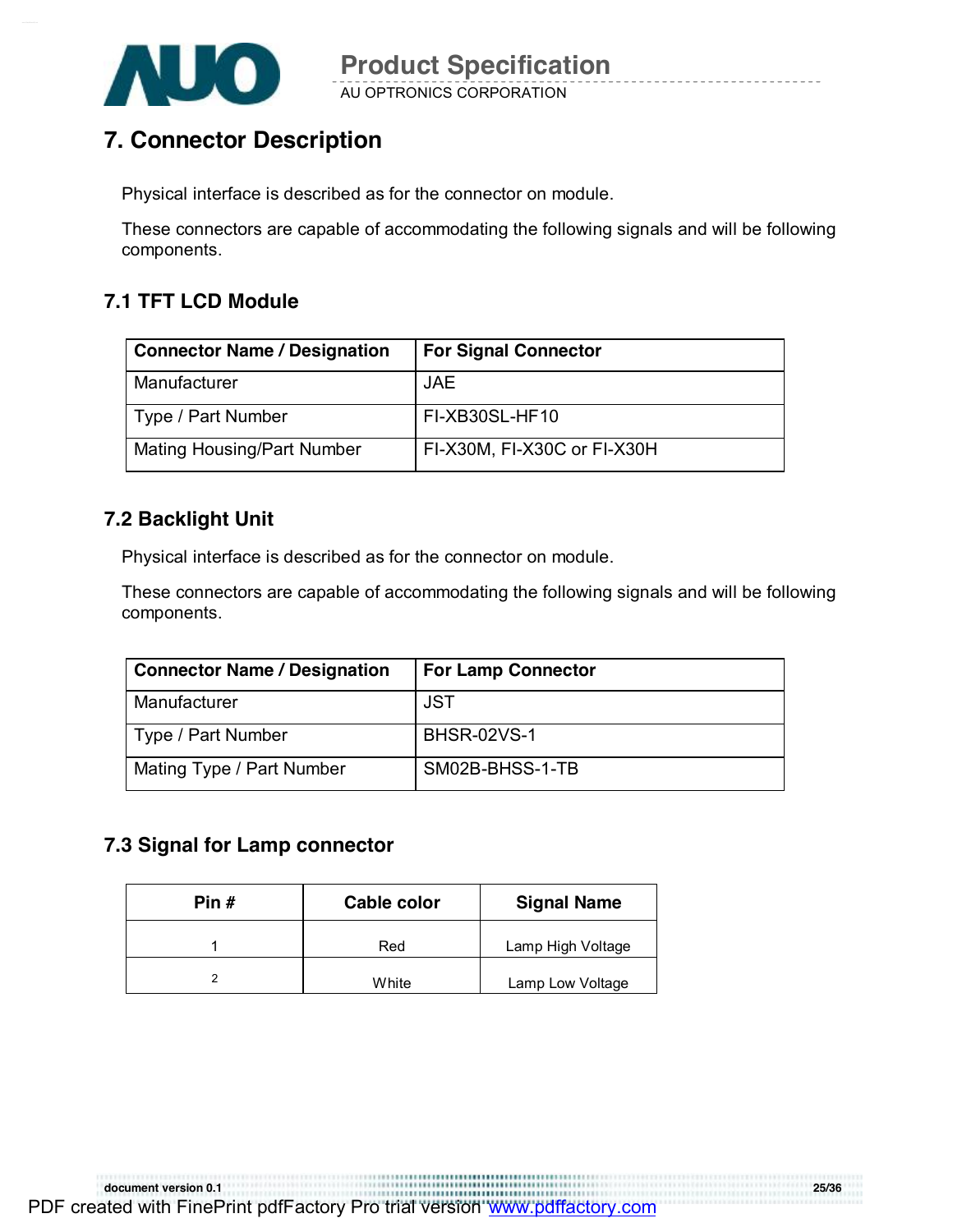

### **8. Vibration and Shock Test**

### **8.1 Vibration Test**

#### **Test Spec:**

| Test method:  | Non-Operation                  |
|---------------|--------------------------------|
| Acceleration: | 1.5G                           |
| Frequency:    | $10 - 500$ Hz Random           |
| Sweep:        | 30 Minutes each Axis (X, Y, Z) |

### **8.2 Shock Test Spec:**

#### **Test Spec:**

| Test method:  | Non-Operation                  |
|---------------|--------------------------------|
| Acceleration: | 220 G. Half sine wave          |
| Active time:  | 2 ms                           |
| Pulse:        | X, Y, Z one time for each side |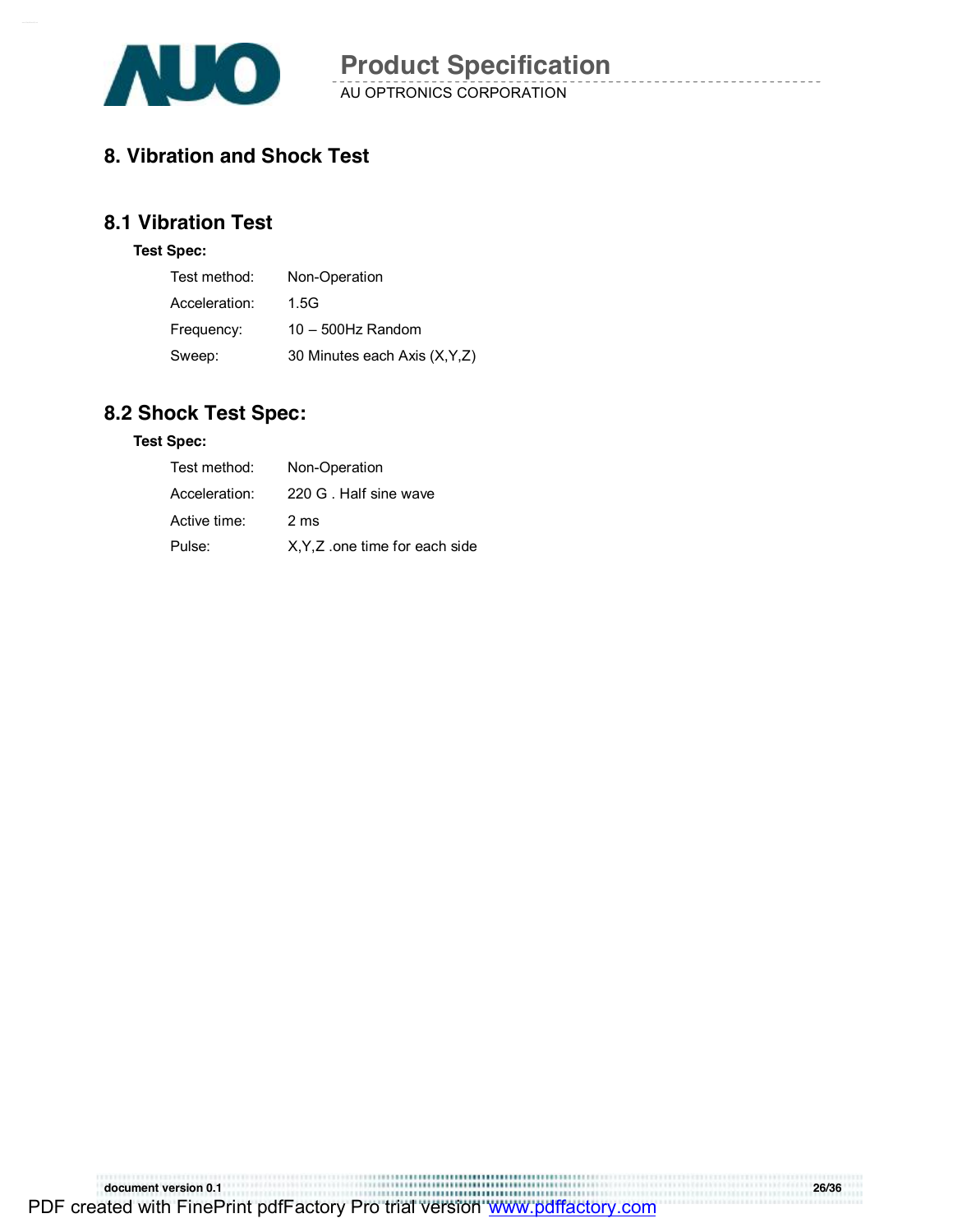

AU OPTRONICS CORPORATION

### **9. Reliability**

| <b>Items</b>                             | <b>Required Condition</b>                                                                                   | <b>Note</b> |
|------------------------------------------|-------------------------------------------------------------------------------------------------------------|-------------|
| Temperature<br><b>Humidity Bias</b>      | 40℃/90%,300Hr                                                                                               |             |
| <b>High Temperature</b><br>Operation     | 50℃/Dry,300Hr                                                                                               |             |
| Low Temperature<br>Operation             | 0°C,300Hr                                                                                                   |             |
| On/Off Test                              | 25℃,150hrs(ON/10 sec. OFF/10sec., 10,000 cycles)                                                            |             |
| Hot Storage                              | 60℃/35% RH ,250 hours                                                                                       |             |
| <b>Cold Storage</b>                      | 20℃/50% RH ,250 hours                                                                                       |             |
| <b>Thermal Shock Test</b>                | -20℃/30 min ,60℃/30 min 100cycles                                                                           |             |
| <b>Hot Start Test</b>                    | 50°C/1 Hr min. power on/off per 5 minutes, 5 times                                                          |             |
| <b>Cold Start Test</b>                   | 0℃/1 Hr min. power on/off per 5 minutes, 5 times                                                            |             |
| <b>Shock Test</b><br>(Non-Operating)     | 220G, 2ms, Half-sine wave                                                                                   |             |
| <b>Vibration Test</b><br>(Non-Operating) | Random vibration, 1.5 G zero-to-peak, 10 to 500 Hz,<br>30 mins in each of three mutually perpendicular axes |             |
| <b>ESD</b>                               | Contact:<br>±8KV/ operation<br>Air :<br>±15KV / operation                                                   | Note 1      |
| Room temperature<br><b>Test</b>          | 25℃, 2000hours, Operating with loop pattern                                                                 |             |

Note1: According to EN61000-4-2 , ESD class B: Some performance degradation allowed. No data lost

. Self-recoverable. No hardware failures.

Note2: CCFL Life time: 12,000 hours minimum under normal module usage.

Note3: MTBF (Excluding the CCFL): 30,000 hours with a confidence level 90%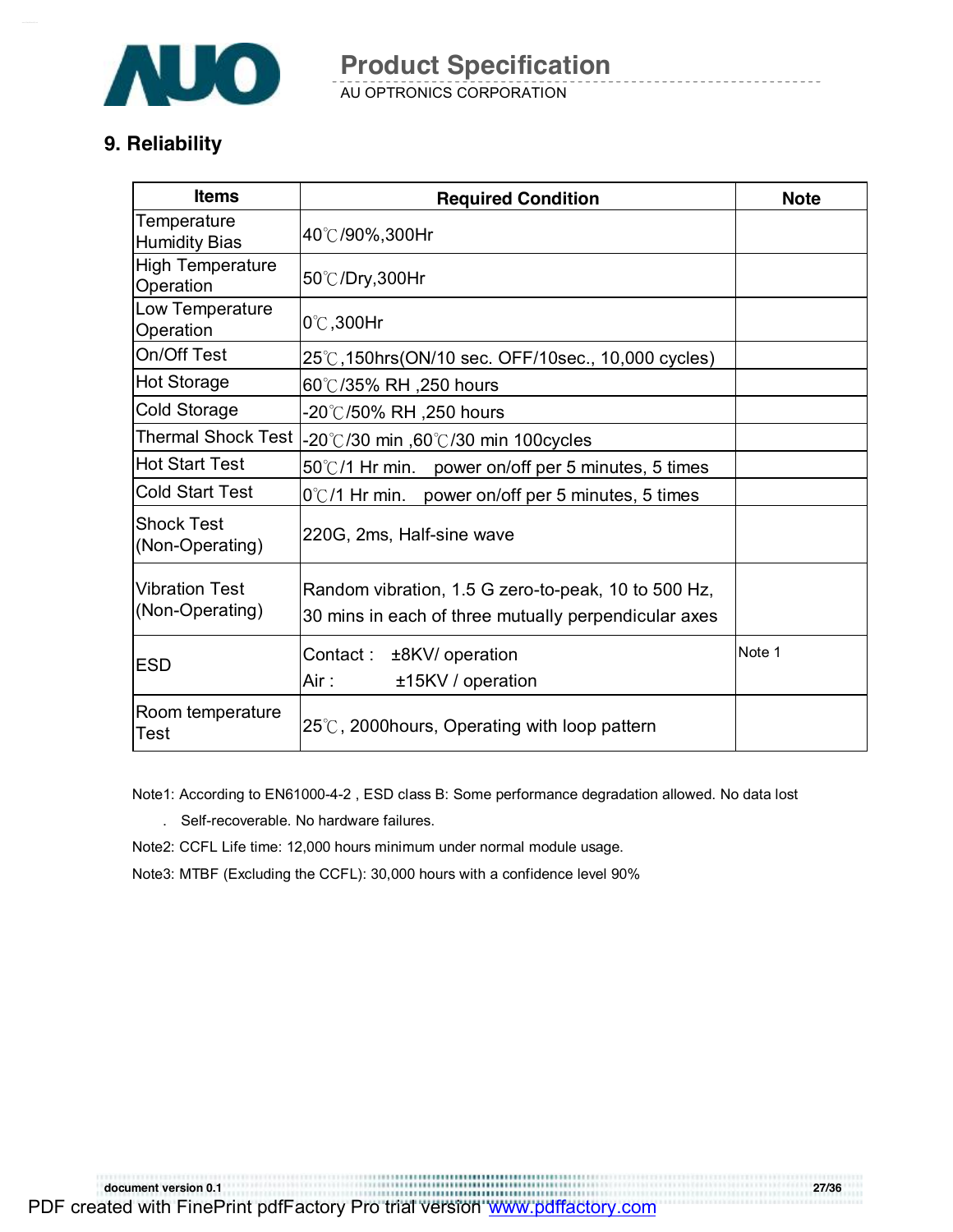#### **10. Mechanical Characteristics**

### **10.1 LCM Outline Dimension**

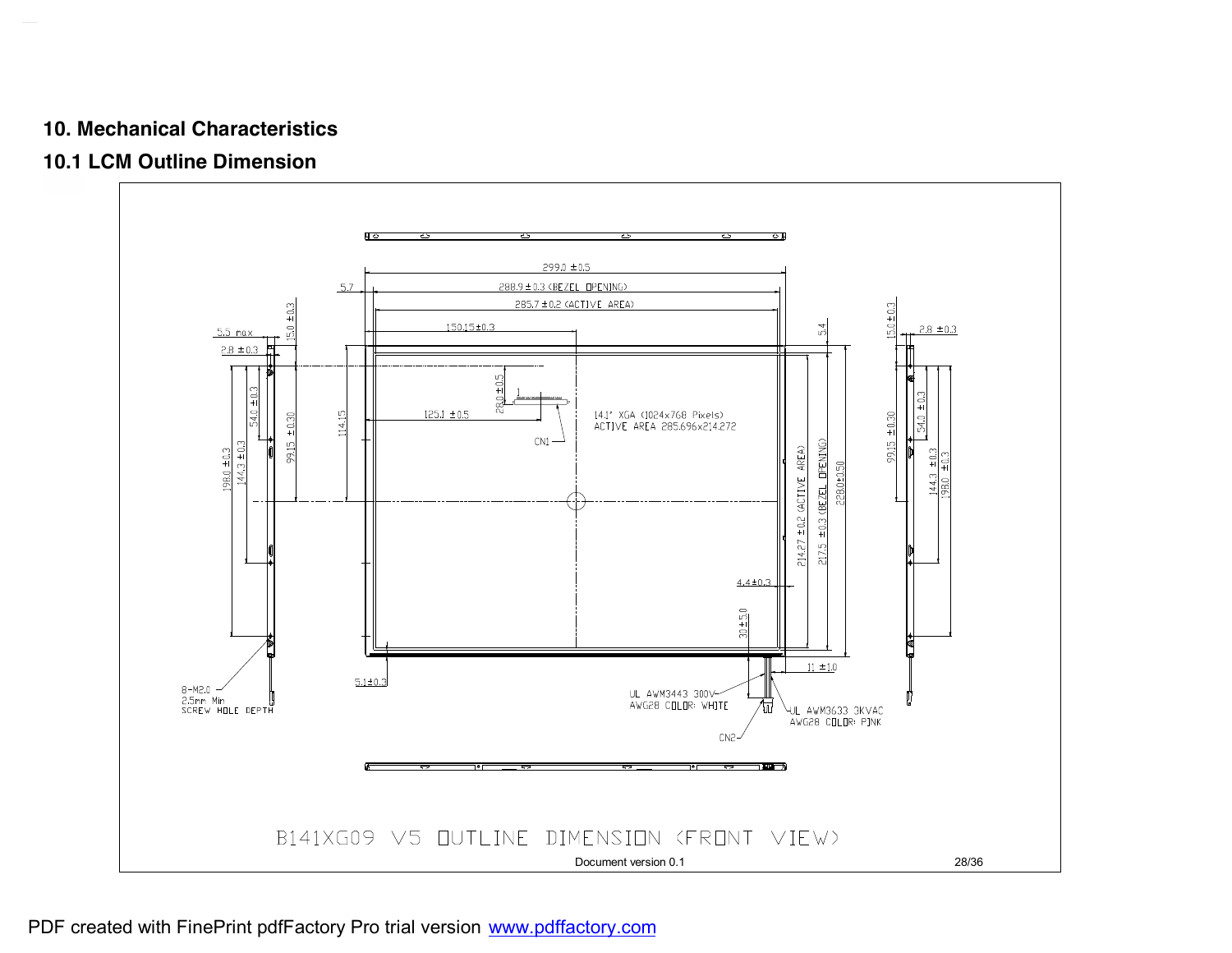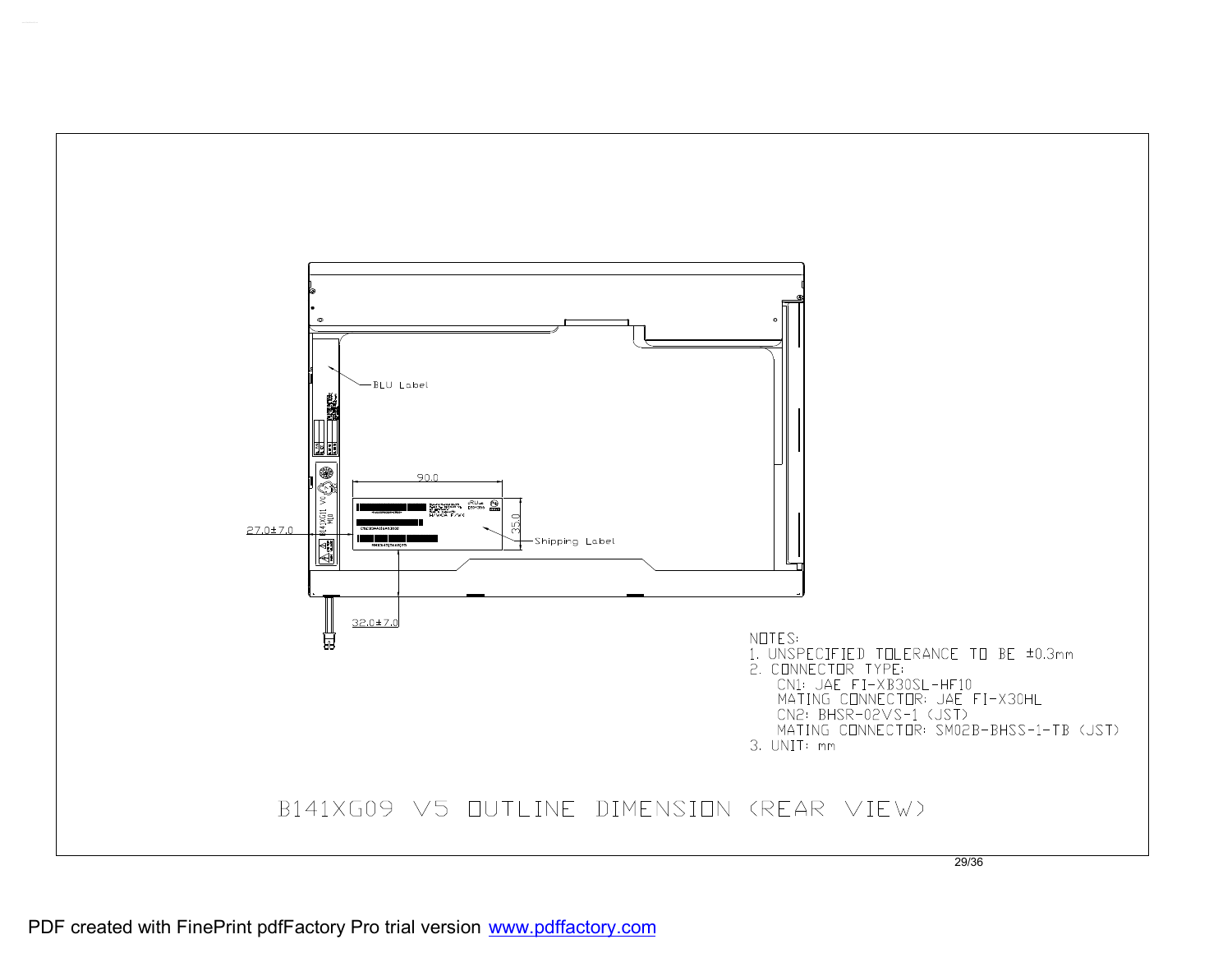### **10.2 Screw Hole Depth and Center Position**

Screw hole minimum depth, from side surface =2.5 mm (See drawing)

Screw hole center location, from front surface = 3.1 +/- 0.3mm (See drawing) Screw Torque: Maximum 2.5 kgf-cm

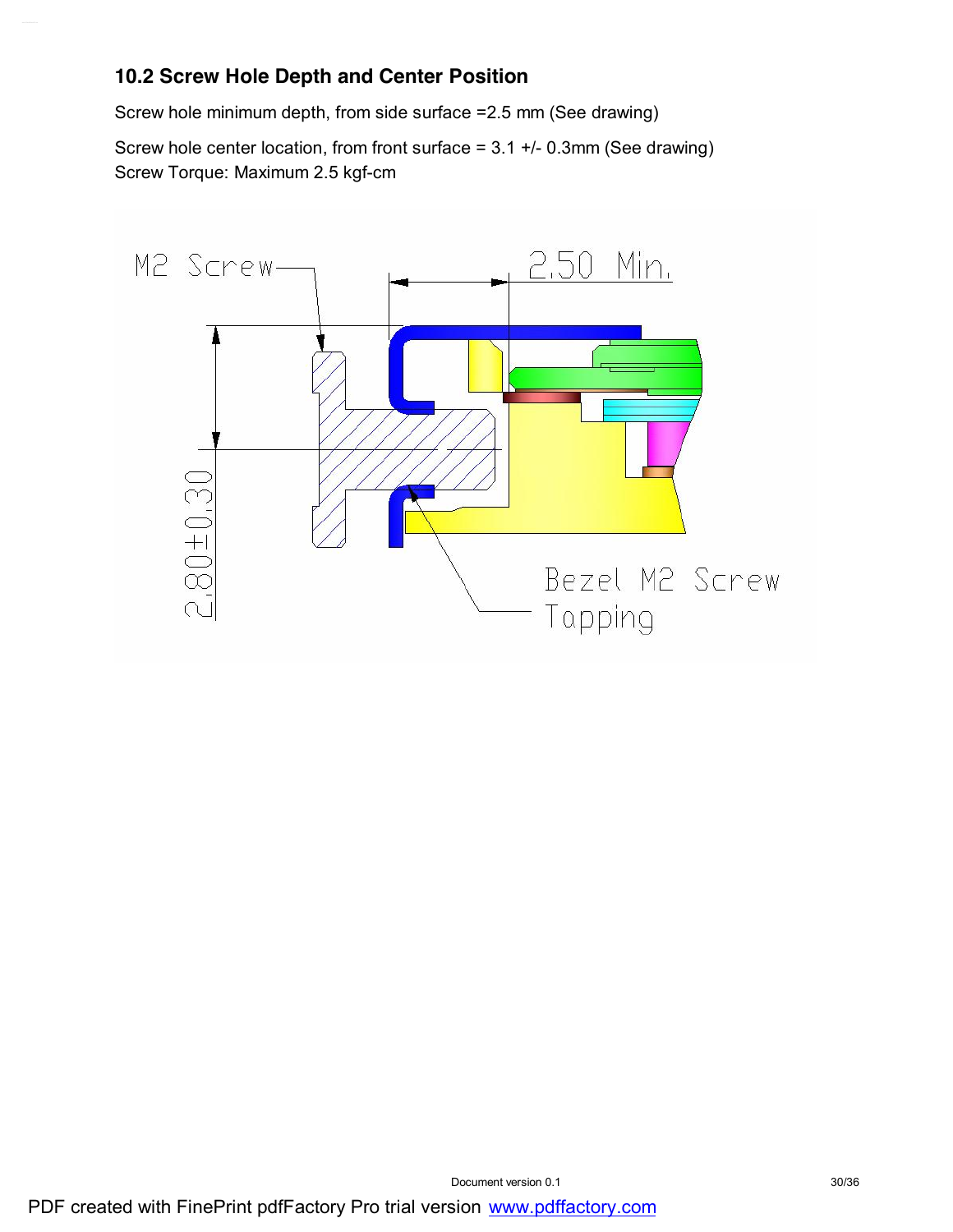### **11. Shipping and Package**

**11.1 Shipping Label Format**

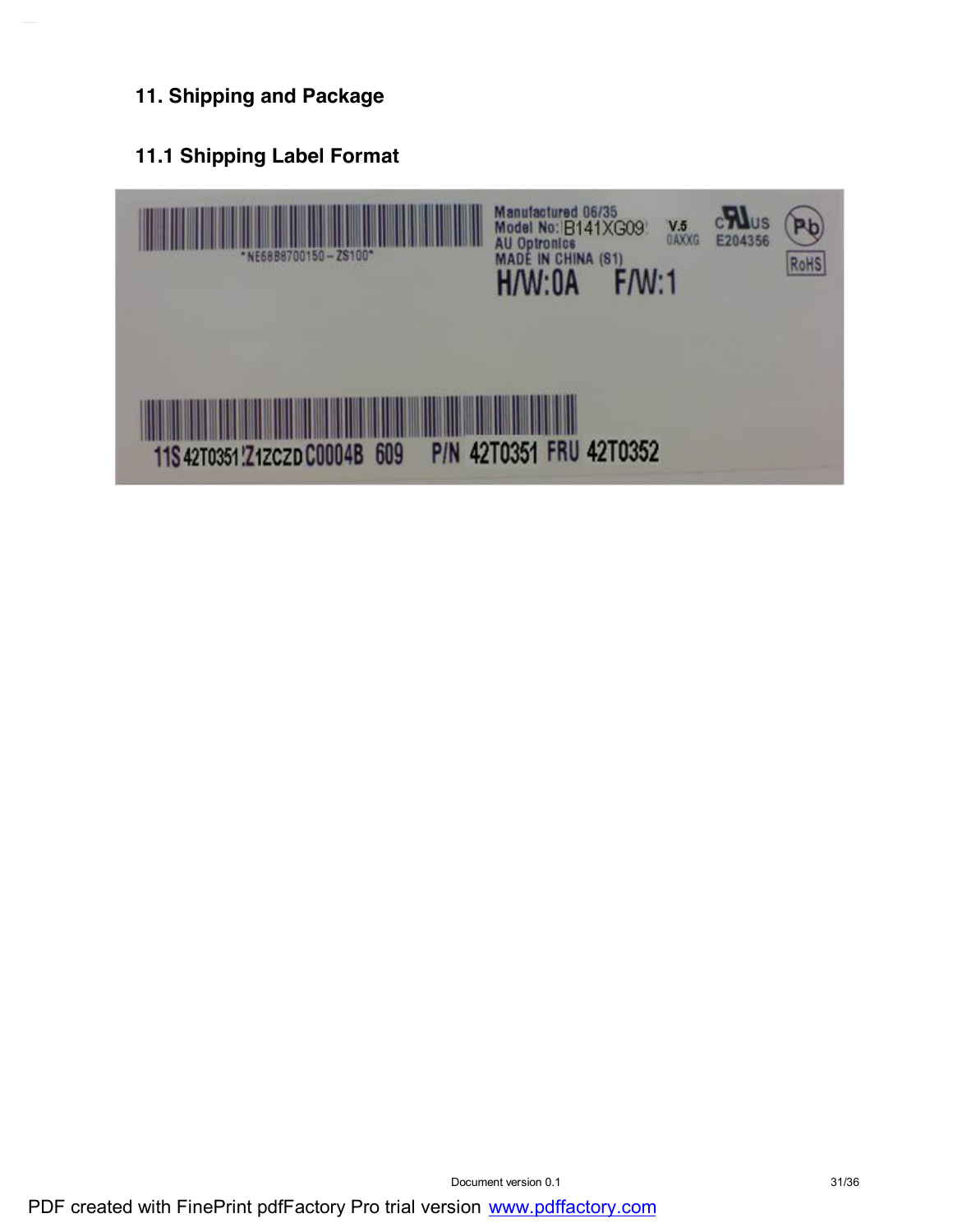### **11.2. Carton package**



### **11.3 Shipping package of palletizing sequence**



Note : Limit of box palletizing = Max 3 layers(ship and stock conditions)

Document version 0.1 32/36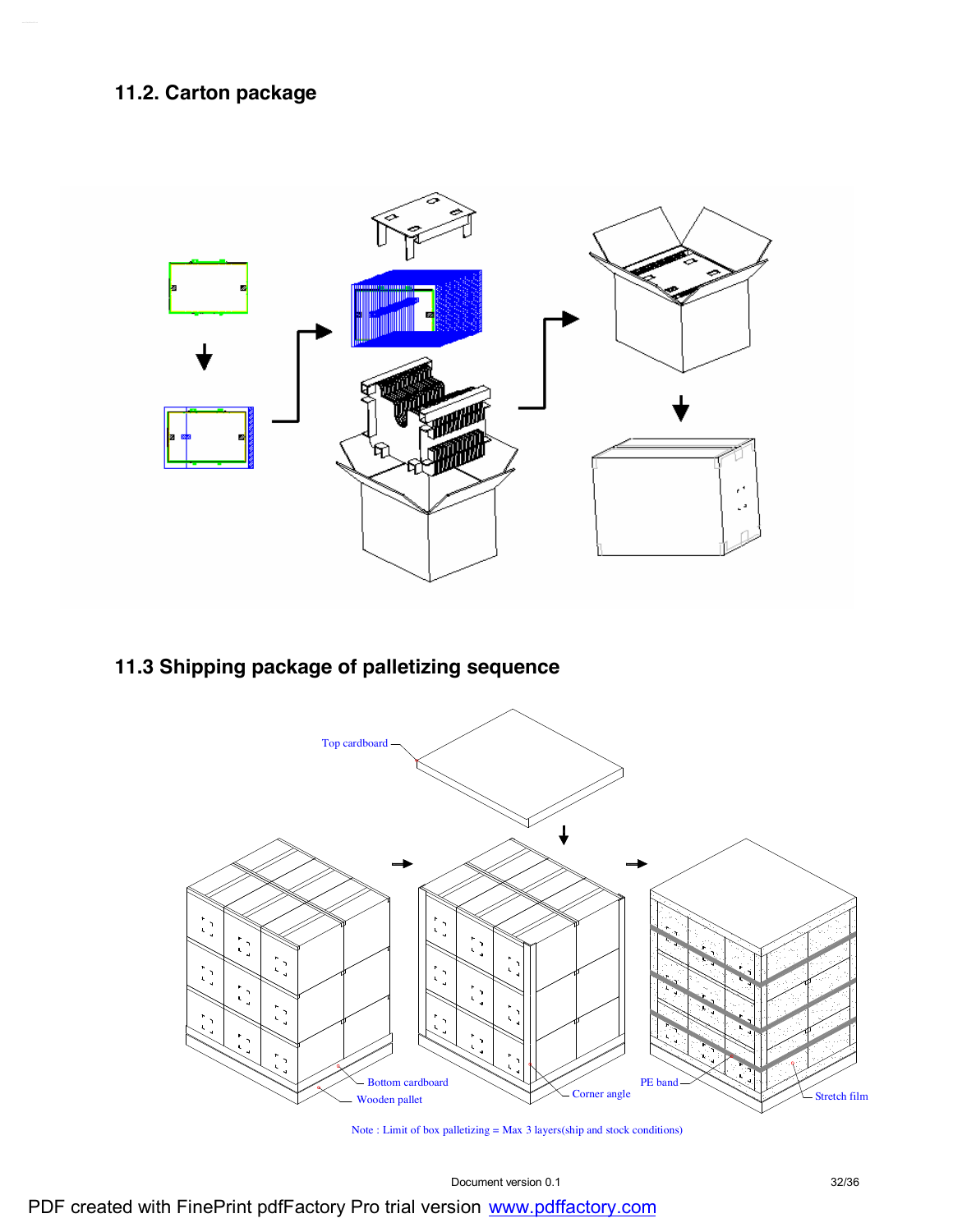### **12. Appendix: EDID description**

| Byte#          | Byte# | <b>Field Name and Comments</b>          | <b>Data</b>  | <b>Data</b>    |                    |
|----------------|-------|-----------------------------------------|--------------|----------------|--------------------|
| (decimal)      | (HEX) |                                         | (DEC)        | (HEX)          | <b>Input Value</b> |
| 0              | 00    | Header                                  | 0            | 00             |                    |
| 1              | 01    | Header                                  | 255          | FF             |                    |
| $\overline{2}$ | 02    | Header                                  | 255          | FF             |                    |
| 3              | 03    | Header                                  | 255          | FF             |                    |
| 4              | 04    | Header                                  | 255          | FF             |                    |
| 5              | 05    | Header                                  | 255          | FF             |                    |
| 6              | 06    | Header                                  | 255          | FF             |                    |
| $\overline{7}$ | 07    | Header                                  | $\mathbf 0$  | 00             |                    |
| 8              | 08    | ID system Manufacturer Name             | 48           | 30             | <b>LEN</b>         |
| 9              | 09    | Compressed ASCII                        | 174          | AE             |                    |
| 10             | 0A    | ID Product Code (LSB)                   | 32           | 20             | <b>XGA</b>         |
| 11             | 0B    | ID Product Code (MSB)                   | 64           | 40             | (4020)             |
| 12             | 0C    | LCD Module Serial No.                   | 0            | 00             |                    |
| 13             | 0D    | LCD Module Serial No.                   | 0            | 00             |                    |
| 14             | 0E    | LCD Module Serial No.                   | 0            | 00             |                    |
| 15             | 0F    | LCD Module Serial No.                   | 0            | 00             |                    |
| 16             | 10    | Week of Manufacture                     | 1            | 01             |                    |
| 17             | 11    | Year of Manufacture                     | 16           | 10             | 2006               |
| 18             | 12    | <b>EDID Structure version</b>           | 1            | 01             | 1                  |
| 19             | 13    | <b>EDID Revision</b>                    | 3            | 03             | 3                  |
| 20             | 14    | Video Input Definition                  | 128          | 80             |                    |
| 21             | 15    | Max H image size(cm)                    | 28           | 1 <sub>C</sub> | 28                 |
| 22             | 16    | Max V image size(cm)                    | 21           | 15             | 21                 |
| 23             | 17    | Display gamma                           | 120          | 78             | 2.2                |
| 24             | 18    | Feature support(DPMS)                   | 234          | EA             |                    |
| 25             | 19    | Red/Green low Bits                      | 135          | 87             | <b>RxRyGxGy</b>    |
| 26             | 1A    | <b>Blue/White Low Bits</b>              | 245          | F <sub>5</sub> | <b>BxByWxWy</b>    |
| 27             | 1B    | Red X                                   | 148          | 94             | Rx=0.580           |
| 28             | 1C    | Red Y                                   | 87           | 57             | Ry=0.340           |
| 29             | 1D    | Green X                                 | 79           | 4F             | Gx=0.310           |
| 30             | 1E    | Green Y                                 | 140          | 8C             | Gy=0.550           |
| 31             | 1F    | Blue X                                  | 39           | 27             | Bx=0.155           |
| 32             | 20    | <b>Blue Y</b>                           | 39           | 27             | By=0.155           |
| 33             | 21    | White X                                 | 80           | 50             | Wx=0.313           |
| 34             | 22    | White Y                                 | 84           | 54             | Wy=0.329           |
| 35             | 23    | Established Timing I                    | 33           | 21             |                    |
| 36             | 24    | <b>Established Timing II</b>            | 8            | 08             |                    |
| 37             | 25    | Manufacturer's Timings                  | 0            | 00             |                    |
| 38             | 26    | <b>Standard Timing Identification 1</b> | $\mathbf{1}$ | 01             |                    |
| 39             | 27    | Standard Timing Identification 1        | 1            | 01             |                    |
| 40             | 28    | Standard Timing Identification 2        | $\mathbf{1}$ | 01             |                    |
| 41             | 29    | Standard Timing Identification 2        | $\mathbf{1}$ | 01             |                    |
| 42             | 2A    | Standard Timing Identification 3        | $\mathbf{1}$ | 01             |                    |
| 43             | 2B    | Standard Timing Identification 3        | $\mathbf{1}$ | 01             |                    |
| 44             | 2C    | Standard Timing Identification 4        | 1            | 01             |                    |
| 45             | 2D    | Standard Timing Identification 4        | 1            | 01             |                    |
| 46             | 2E    | Standard Timing Identification 5        | $\mathbf{1}$ | 01             |                    |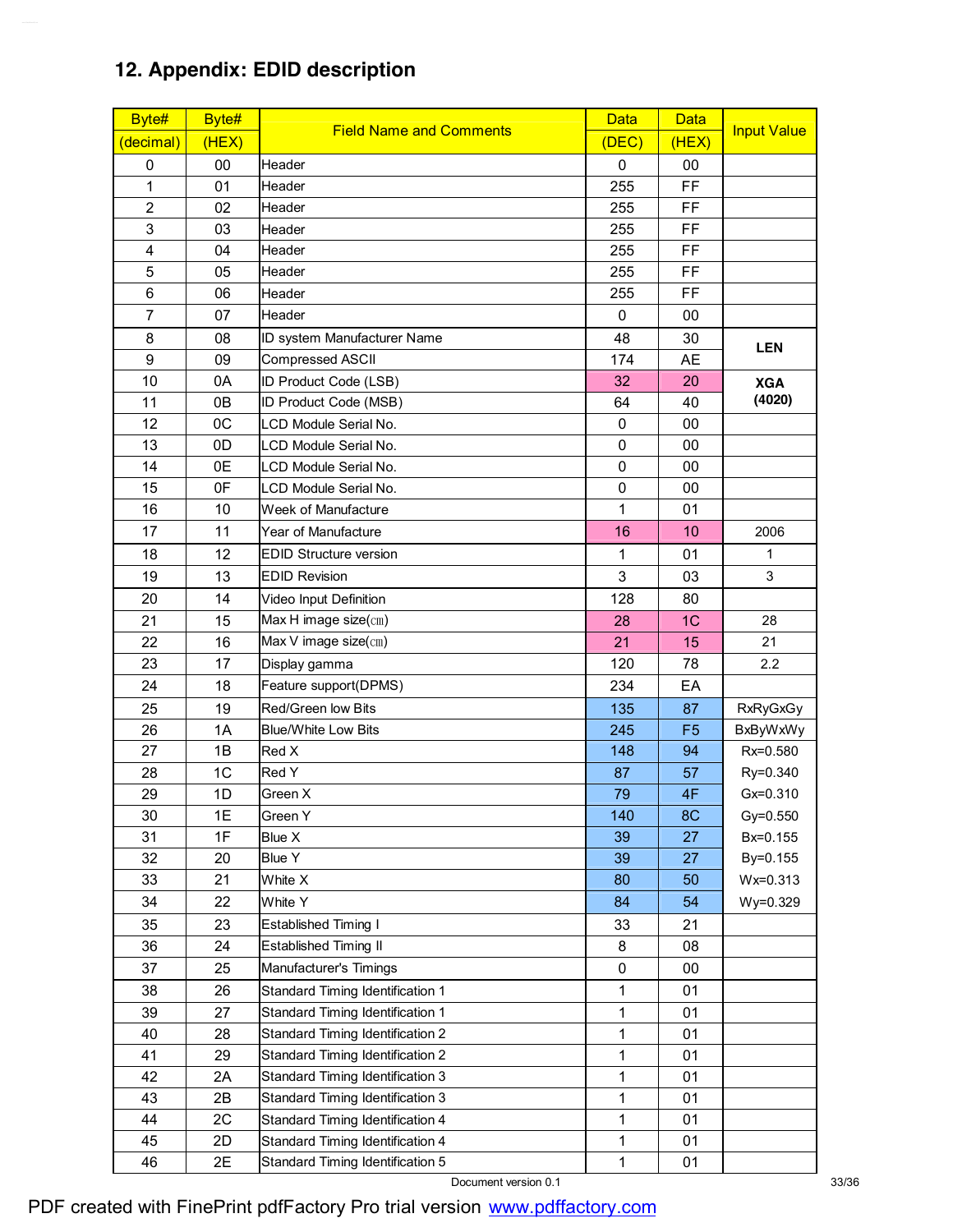| 47       | 2F       | Standard Timing Identification 5                                                       | 1           | 01             |             |
|----------|----------|----------------------------------------------------------------------------------------|-------------|----------------|-------------|
| 48       | 30       | Standard Timing Identification 6                                                       | 1           | 01             |             |
| 49       | 31       | Standard Timing Identification 6                                                       | 1           | 01             |             |
| 50       | 32       | Standard Timing Identification 7                                                       | 1           | 01             |             |
| 51       | 33       | Standard Timing Identification 7                                                       | $\mathbf 1$ | 01             |             |
| 52       | 34       | Standard Timing Identification 8                                                       | 1           | 01             |             |
| 53       | 35       | Standard Timing Identification 8                                                       | 1           | 01             |             |
| 54       | 36       | Pixel Clock/10,000 (LSB)                                                               | 100         | 64             |             |
| 55       | 37       | Pixel Clock/10,000 (MSB) /                                                             | 25          | 19             | 65MHz       |
| 56       | 38       | <b>Horizontal Active</b>                                                               | 0           | 00             | 1024 pixels |
| 57       | 39       | <b>Horizontal Blanking</b>                                                             | 64          | 40             | 320 pixels  |
| 58       | 3A       | Horizontal Active: Horizontal Blanking                                                 | 65          | 41             |             |
| 59       | 3B       | <b>Vertical Avtive</b>                                                                 | 0           | 00             | 768 lines   |
| 60       | 3C       | Vertical Blanking                                                                      | 38          | 26             | 38 lines    |
| 61       | 3D       | Vertical Active: Vertical Blanking                                                     | 48          | 30             |             |
| 62       | 3E       | Horizontal Sync. Offset                                                                | 24          | 18             | 24 pixels   |
| 63       | 3F       | Horizontal Sync Pulse Width                                                            | 136         | 88             | 136 pixels  |
| 64       | 40       | Vertical Sync Offset : Sync Width                                                      | 54          | 36             | 3/6 lines   |
| 65       | 41       | Horizontal Vertical Sync Offset/Width upper 2bits                                      | 0           | 00             | 0           |
| 66       | 42       | Horizontal Image Size                                                                  | 29          | 1D             | 285         |
| 67       | 43       | Vertical Image Size                                                                    | 214         | D <sub>6</sub> | 214         |
| 68       | 44       | Horizontal & Vertical Image Size (upper 4bit)                                          | 16          | 10             |             |
| 69       | 45       | Horizontal Border = 0                                                                  | 0           | 00             |             |
| 70       | 46       | Vertical Border = 0                                                                    | 0           | 00             |             |
| 71       | 47       | Non-interlaced, Normal display, no stereo, Digital<br>separate sync, H/V pol negatives | 24          | 18             |             |
|          |          |                                                                                        |             |                |             |
| 72       | 48       | Pixel Clock/10,000 (LSB)<br>50Hz                                                       | 40          | 28             |             |
| 73       | 49       | 50Hz<br>Pixel Clock/10,000 (MSB) /                                                     | 21          | 15             | 54.16MHz    |
| 74       | 4A       | <b>Horizontal Active</b>                                                               | 0           | 00             | 1024 pixels |
| 75       | 4B       | <b>Horizontal Blanking</b>                                                             | 64          | 40             | 320 pixels  |
| 76       | 4C       | Horizontal Active: Horizontal Blanking                                                 | 65          | 41             |             |
| 77       | 4D       | Vertical Avtive                                                                        | 0           | 00             | 768 lines   |
| 78       | 4E       | Vertical Blanking                                                                      | 38          | 26             | 38 lines    |
| 79       | 4F       | Vertical Active: Vertical Blanking                                                     | 48          | 30             |             |
| 80       | 50       | Horizontal Sync. Offset                                                                | 24          | 18             | 24 pixels   |
| 81       | 51       | Horizontal Sync Pulse Width                                                            | 136         | 88             | 136 pixels  |
| 82       | 52       | Vertical Sync Offset : Sync Width                                                      | 54          | 36             | 3/6 lines   |
| 83       | 53       | Horizontal Vertical Sync Offset/Width upper 2bits                                      | 0           | 00             | 0           |
| 84       | 54       | Horizontal Image Size                                                                  | 29          | 1D             | 285         |
| 85       | 55       | Vertical Image Size                                                                    | 214         | D <sub>6</sub> | 214         |
| 86       | 56       | Horizontal & Vertical Image Size (upper 4bit)                                          | 16          | 10             |             |
| 87       | 57       | Horizontal Border = $0$                                                                | 0           | $00\,$         |             |
| 88       | 58       | Vertical Border = 0                                                                    | 0           | 00             |             |
| 89       | 59       | Non-interlaced, Normal display, no stereo, Digital<br>separate sync, H/V pol negatives | 24          | 18             |             |
| 90       | 5A       | Detailed Timing Descriptor #3                                                          | 0           | 00             | 0           |
| 91       | 5B       |                                                                                        | 0           | 00             | 0           |
| 92       | 5C       |                                                                                        | 0           | 00             | 0           |
| 93       | 5D       |                                                                                        | 15          | 0F             | 15          |
| 94       | 5E       |                                                                                        | 0           | 00             | 0           |
| 95<br>96 | 5F<br>60 | (Horizontal active pixel /8)-31                                                        | 97          | 61<br>43       | 129<br>4:3  |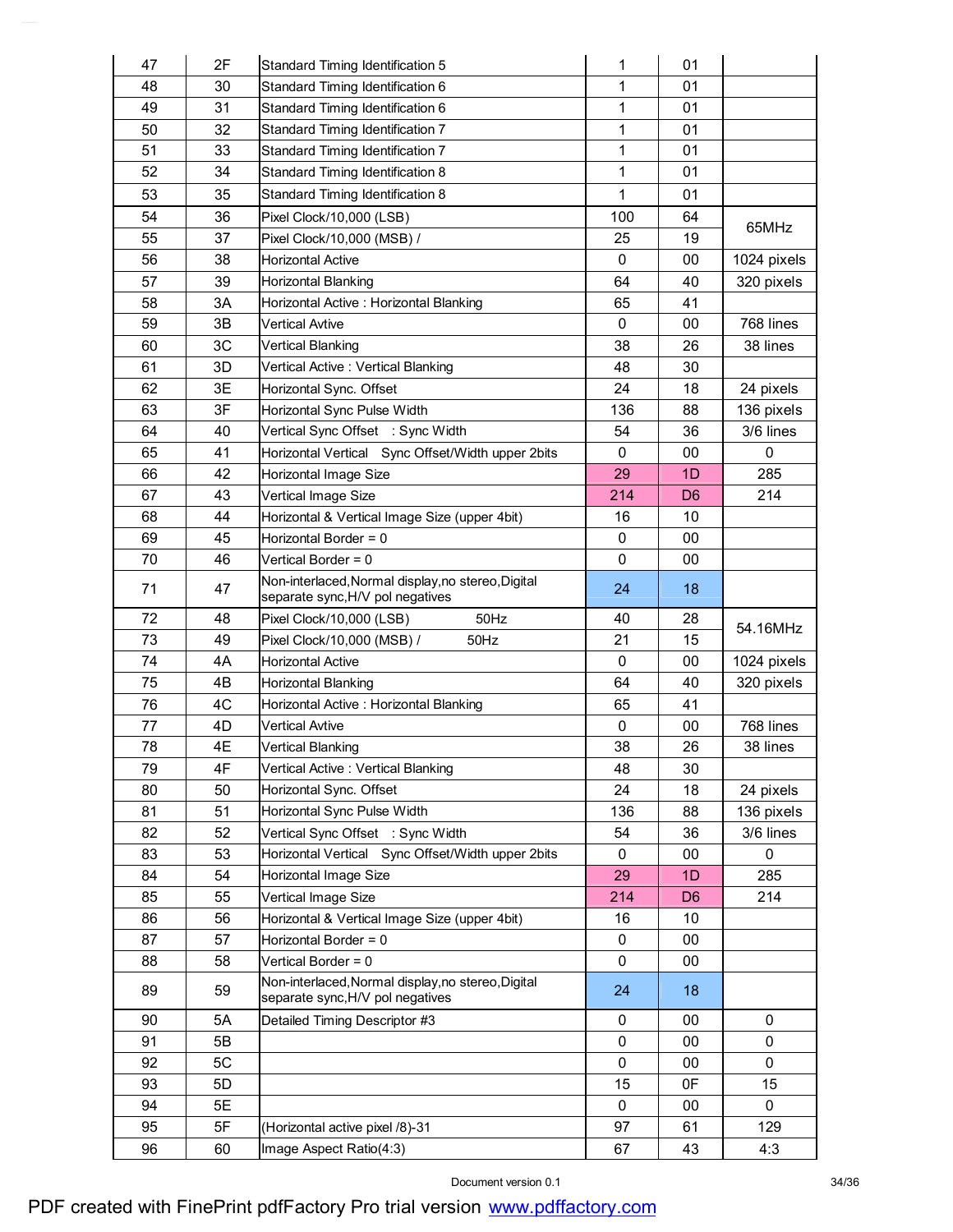| 97  | 61 | Low Refresh Rate #1(50Hz)              | 50           | 32        | 50          |
|-----|----|----------------------------------------|--------------|-----------|-------------|
| 98  | 62 | (Horizontal active pixel /8)-31        | 97           | 61        | 129         |
| 99  | 63 | Image Aspect Ratio(16:10)              | 67           | 43        | 4:3         |
| 100 | 64 | Low Refresh Rate #2(40Hz)              | 40           | 28        | 40          |
| 101 | 65 | Brightness(1/10nit)                    | 21           | 15        | 210nit      |
| 102 | 66 | Feature flag(TN mode)                  | 1            | 01        | 1           |
| 103 | 67 | Reserved 00h                           | $\mathbf 0$  | 00        | $\Omega$    |
| 104 | 68 | EISA manufacturer code(3 Character ID) | 6            | 06        | <b>AUO</b>  |
| 105 | 69 | Compressed ASCII                       | 175          | AF        |             |
| 106 | 6A | Panel Supplier Reserved - Product code | 65           | 41        |             |
| 107 | 6B | (Hex, LSB first)                       | 149          | 95        |             |
| 108 | 6C | Detailed Timing Descriptor #4          | $\mathbf 0$  | 00        |             |
| 109 | 6D |                                        | $\pmb{0}$    | 00        |             |
| 110 | 6E |                                        | $\Omega$     | 00        |             |
| 111 | 6F |                                        | 254          | <b>FE</b> |             |
| 112 | 70 |                                        | $\mathbf{0}$ | 00        |             |
| 113 | 71 | (Supplier S/N)                         | 65           | 41        | Α           |
| 114 | 72 | (Supplier S/N)                         | 85           | 55        | U           |
| 115 | 73 | (Supplier S/N)                         | 79           | 4F        | O           |
| 116 | 74 | (Supplier S/N)                         | 66           | 42        | $\sf B$     |
| 117 | 75 | (Supplier S/N)                         | 49           | 31        | 1           |
| 118 | 76 | (Supplier S/N)                         | 52           | 34        | 4           |
| 119 | 77 | (Supplier S/N)                         | 49           | 31        | $\mathbf 1$ |
| 120 | 78 | (Supplier S/N)                         | 88           | 58        | X           |
| 121 | 79 | (Supplier S/N)                         | 71           | 47        | G           |
| 122 | 7A | (Supplier S/N)                         | 48           | 30        | 0           |
| 123 | 7B | (Supplier S/N)                         | 57           | 39        | 9           |
| 124 | 7C | (Supplier S/N)                         | 86           | 56        | $\vee$      |
| 125 | 7D | (Supplier S/N)                         | 53           | 35        | 5           |
| 126 | 7E | Extension flag = 00                    | $\mathbf 0$  | 00        |             |
| 127 | 7F | Checksum                               | 73           | 49        |             |